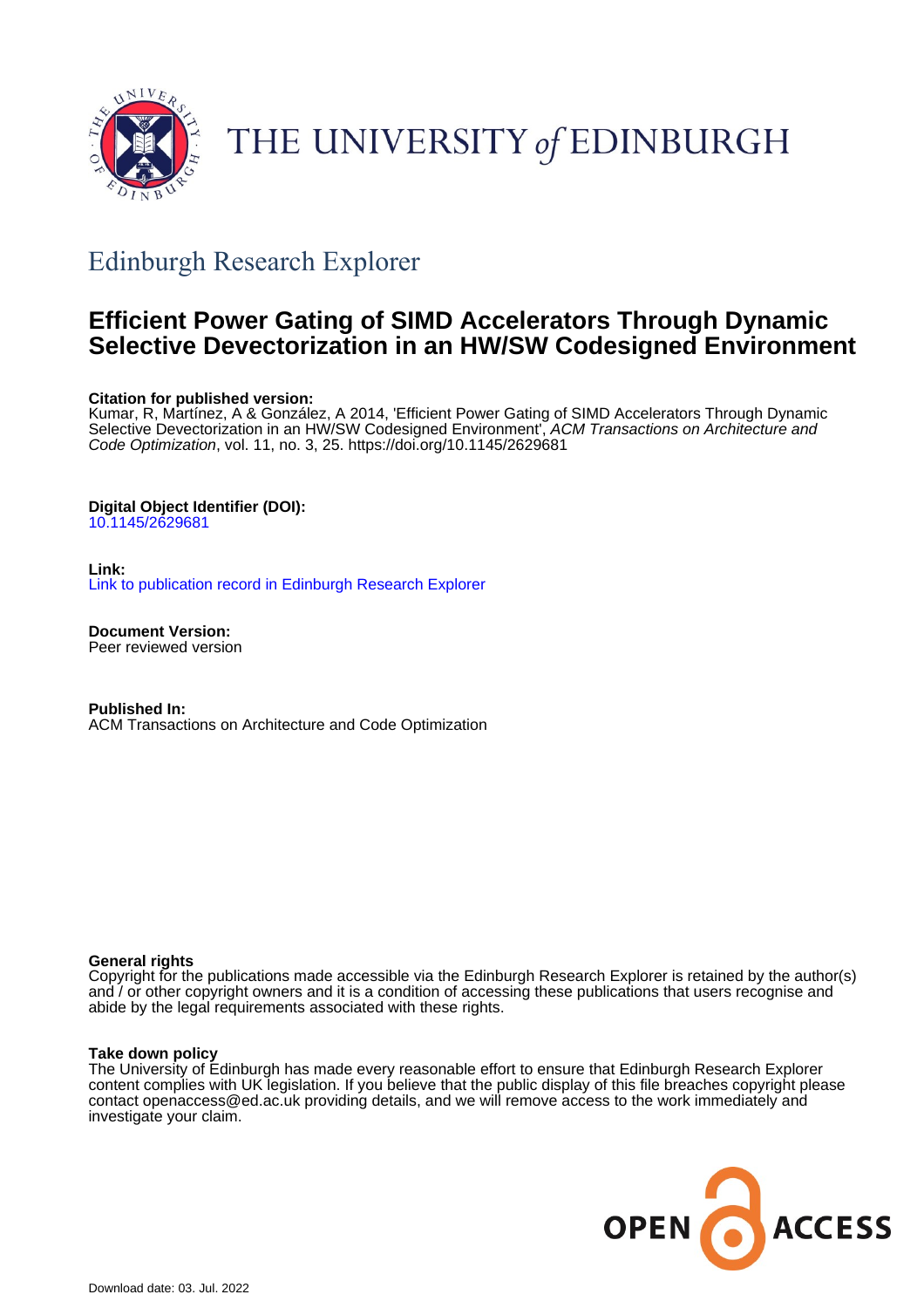# **Efficient Power Gating of SIMD Accelerators through Dynamic Selective Devectorization in a HW/SW Co-designed Environment**

RAKESH KUMAR, Universitat Politècnica de Catalunya, Barcelona, Spain ALEJANDRO MARTÍNEZ, Intel Barcelona Research Center, Intel Labs ANTONIO GONZÁLEZ, Intel Barcelona Research Center, Intel Labs - UPC

Leakage energy is a growing concern in current and future microprocessors. Functional units of microprocessors are responsible for a major fraction of this energy. Therefore, reducing functional unit leakage has received much attention in the recent years. Power gating is one of the most widely used techniques to minimize leakage energy. Power gating turns off the functional units during the idle periods to reduce the leakage. Therefore, the amount of leakage energy savings is directly proportional to the idle time duration. This paper focuses on increasing the idle interval for the higher SIMD lanes. The applications are profiled dynamically, in a Hardware/Software co-designed environment, to find the higher SIMD lanes usage pattern. If the higher lanes need to be turned-on for small time periods, the corresponding portion of the code is devectorized to keep the higher lanes off. The devectorized code is executed on the lowest SIMD lane. Our experimental results show that the average energy savings of the proposed mechanism are 15%, 12% and 71% greater than power gating, for SPECFP2006, Physicsbench and Eigen benchmark suites respectively. Moreover, the slowdown caused due to devectorization is negligible.

Categories and Subject Descriptors: **C.1.2 [Computer System Organization]**: Multiprocessor-SIMD; **D.3.4 [Software]**: Processors-Optimization

General Terms: Algorithms, Performance, Experimentation

Additional Key Words and Phrases: Hardware/Software Co-designed Processors, Devectorization, Power Gating, Leakage

#### **1. INTRODUCTION**

Modern microprocessors need to meet the high performance/throughput requirements of the increasingly complex applications. In addition, they have to provide such high performance under a very stringent power envelope. Moreover, the increase in leakage power at sub-100-nanometer technologies has put further constraints on the power budget. Therefore, it is of prime importance for computer architects to achieve a balance between the energy consumption and performance.

Single Instruction Multiple Data (SIMD) accelerators are incorporated in the processors, from different computing domains, to improve performance, especially for compute intensive data parallel applications [Intel Software Developer´s Manual; D´Arcy et al. 1999; Baron 2005; Diefendorffet al. 2000; Kahle et al. 2005; Lee 1996;

© 2010 ACM 1539-9087/2010/03-ART39 \$15.00

DOI:http://dx.doi.org/10.1145/0000000.0000000

ACM Transactions on xxxxxxxx, Vol. xx, No. x, Article xx, Publication date: Month YYYY

This article extends an earlier version, Dynamic Selective Devectorization for Efficient Power Gating of SIMD units in a HW/SW Co-designed Environment [Kumar et al. 2013], that appeared in the 25th IEEE International Symposium on Computer Architecture and High Performance Computing (SBAC-PAD 2013).

Authors' addresses: Rakesh Kumar (corresponding author), Department of Computer Architecture, Universitat Politècnica de Catalunya, Barcelona, Spain; Alejandro Martínez, Intel Barcelona Research Center, Barcelona, Spain; Antonio González, Intel Barcelona Research Center, Barcelona, Spain and Department of Computer Architecture, Universitat Politècnica de Catalunya, Barcelona, Spain. email: [rkumar@ac.upc.edu](mailto:rkumar@ac.upc.edu)

Permission to make digital or hardcopies of part or all of this work for personal or classroom use is granted without fee provided that copies are not made or distributed for profit or commercial advantage and that copies show this notice on the first page or initial screen of a display along with the full citation. Copyrights for components of this work owned by others than ACM must be honored. Abstracting with credits permitted. To copy otherwise, to republish, to post on servers, to redistribute to lists, or to use any component of this work in other works requires prior specific permission and/or a fee. Permissions may be requested from Publications Dept., ACM, Inc., 2 Penn Plaza, Suite 701, New York, NY 10121-0701 USA, fax +1 (212) 869-0481, o[r permissions@acm.org.](mailto:permissions@acm.org)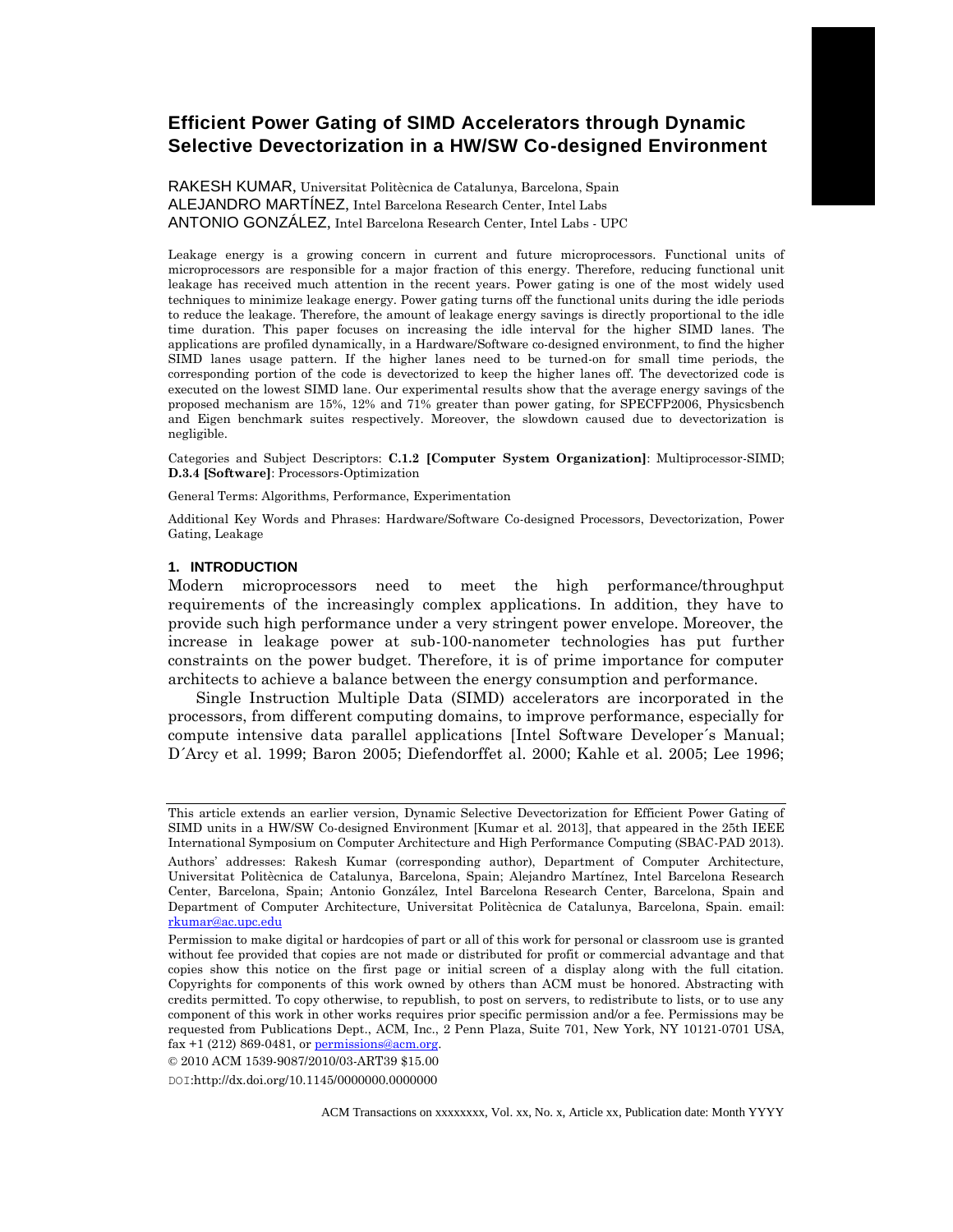Sporny et al. 2002]. However, due to their wider datapaths, they become main source of leakage energy for applications lacking data level parallelism. Therefore, it is crucial to control the leakage of these accelerators when they are not being utilized.

Many leakage control techniques have been studied [Hu et al. 2004; Kim et al. 2010; Tschanz et al. 2003; Ye et al. 1998], power gating being one of the most prominent ones. Power gating cuts the supply voltage to the idle functional units, resulting in leakage energy savings. The amount of leakage energy saved is directly proportional to the length of time interval for which the circuit remains idle. The longer the idle time interval, the more is the leakage energy saving. Therefore, it is desirable to have longer idle time intervals to save maximum leakage energy. However, power gating has an energy and performance overhead associated with it. Certain amount of energy is required to turn a functional unit off and then on again, resulting in energy overhead. Moreover, a certain number of cycles are required before the functional unit can be used after starting the turn on procedure, resulting in performance penalty.

It is important to consider two special cases in power gating context:

- (1) Small idle intervals during periods of high utilization
- (2) Small busy intervals during otherwise idle interval

In the first case, a functional unit is awakened too early after turning it off. In this case, power gating energy overhead might not be offset by the leakage energy savings and power gating will result in net energy loss. Due to their obvious adverse effects on the net energy savings, several mechanisms have been studied to avoid such cases [Lungu et al. 2009; Youssef et al. 2006]. In the second case, the functional unit is awakened only for a small period of time before it is tuned off again. Power gating benefits can be increased if, somehow, the functional units can be kept off during these intervals. The gain here is twofold:

- (1) Since the functional unit is not turned on and then off again, there is no energy overhead.
- (2) Avoiding to turn on the functional unit also saves the performance overhead of power gating.

However, an alternate functional unit is required to avoid turning on the power gated (turned off) unit. The work presented in the paper focuses on reducing these cases to improve the net energy savings.

SIMD accelerators have duplicated functional units/lanes to perform several independent operations in parallel. Lowest SIMD lane executes scalar/unvectorized code, whereas, the higher SIMD lanes come into the action when the application code is vectorized. In the cases when the higher SIMD lanes are power gated and need to be tuned on only for smaller periods of time, the corresponding portion of the code can be devectorized and executed on the lowest lane. Thus, the energy and performance overhead of power gating the higher SIMD lanes can be saved, resulting in increased net energy savings. However, the portions of the application to be devectorized should be chosen cautiously, as aggressive devectorization might also result in significant slowdown. Furthermore, the slowdown might result in a net energy loss due to extra leakage energy incurred in the entire core.

One of the ways of choosing devectorizable portions of the application is to profile the application offline and then guiding the compile time vectorizer to vectorize only the specific portions of the application. This method, however, has two major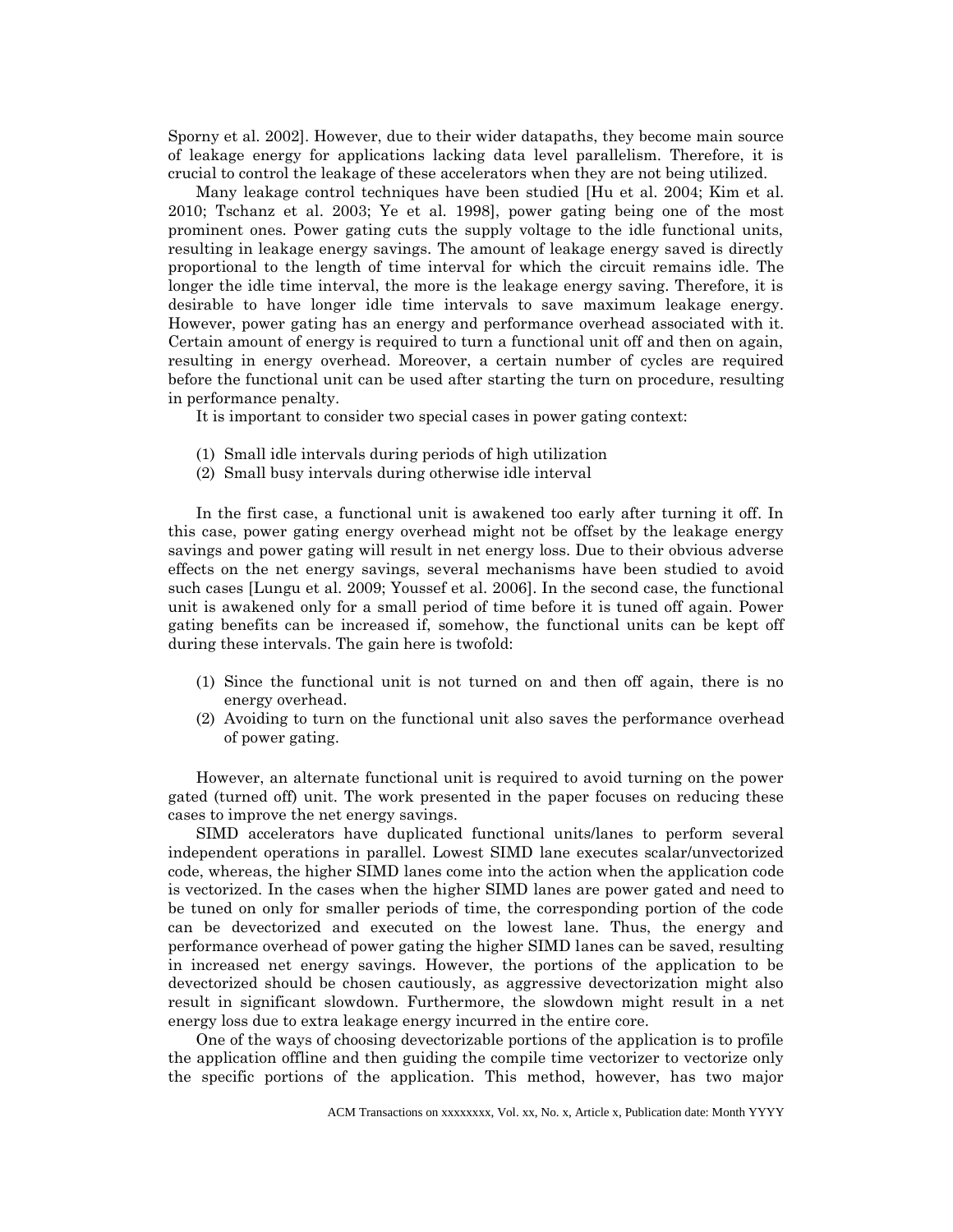drawbacks. First, the execution profile of applications might change with the input. Thus, when an application is executed with an input other than the one with which it was profiled, the profile guided optimizations will not help. It might even result in slowdown if the frequently executed portions with the current input are not vectorized. Secondly, the existing code has to be recompiled to get benefits of the new techniques. Another alternative is to profile the applications dynamically and choose the devectorizable portions of the code at runtime, for the current input. Dynamic Binary Translators/Optimizers (DBTO) and Hardware/Software (HW/SW) codesigned processors both provide this kind of runtime profiling and optimization opportunities. HW/SW co-designed processors also provide additional advantage of being able to incorporate new hardware features transparently to the software stack. Therefore, we choose HW/SW co-designed processor over DBTOs even though we don´t rely heavily on this feature.

We propose to extract maximum vectorization opportunities at compile time. Then, at run-time, profile the application dynamically to find out the candidates for devectorization. Therefore, dynamic selective devectorization discovers and devectorizes only the portions of code that help improving the power gating efficiency without having a significant effect on the performance. The main contributions of this work can be summarized as:

- (1) Proposes a mechanism to increase power gating efficiency by increasing the idle interval duration.
- (2) Proposes a dynamic selective devectorization algorithm to keep the higher SIMD lanes idle for long time duration without significant effect on performance.
- (3) A dynamic profiling technique to discover devectorizable portions of the code.
- (4) Evaluation of the proposals and comparison with power gating. The energy savings of the proposed technique are 15%, 12% and 71% greater than power gating for SPECFP2006, Physicsbench and Eigen benchmarks respectively.
- (5) A sensitivity study of effects of breakeven threshold and wakeup delay variations on the energy savings of proposed mechanism.

For the rest of the paper, Section 2 provides a background and related work on HW/SW Co-designed processors and power gating. Section 3 provides the motivation for the work presented in this paper. Section 4 describes the proposals of dynamic profiling and devectorization. Evaluation of the proposals using SPECFP2006, Physicsbench and Eigen benchmarks is presented in Section 5. Finally, Section 6 concludes the paper.

#### **2. BACKGROUND AND RELATED WORK**

HW/SW Co-designed processors [Dehnert et al. 2003; Ebcioğlu et al. 1997; Sathaye et al. 1999] have enticed researchers for more than a decade. Moreover, there is a renewed interest in them in both industry and academia [Lupon et al. 2014; Branković et al 2014; Wang et al. 2013; Pavlou et al 2012; Neelakantam et al 2010]. These processors employ a software layer that resides between the hardware and the operating system. This software layer allows host and guest ISAs to be completely different, by translating the guest ISA instructions to the host ISA dynamically. The host ISA is the ISA which is implemented in the hardware, whereas, guest ISA is the one for which applications are compiled. The basic idea behind these processors is to have a simple host ISA to reduce power consumption and complexity.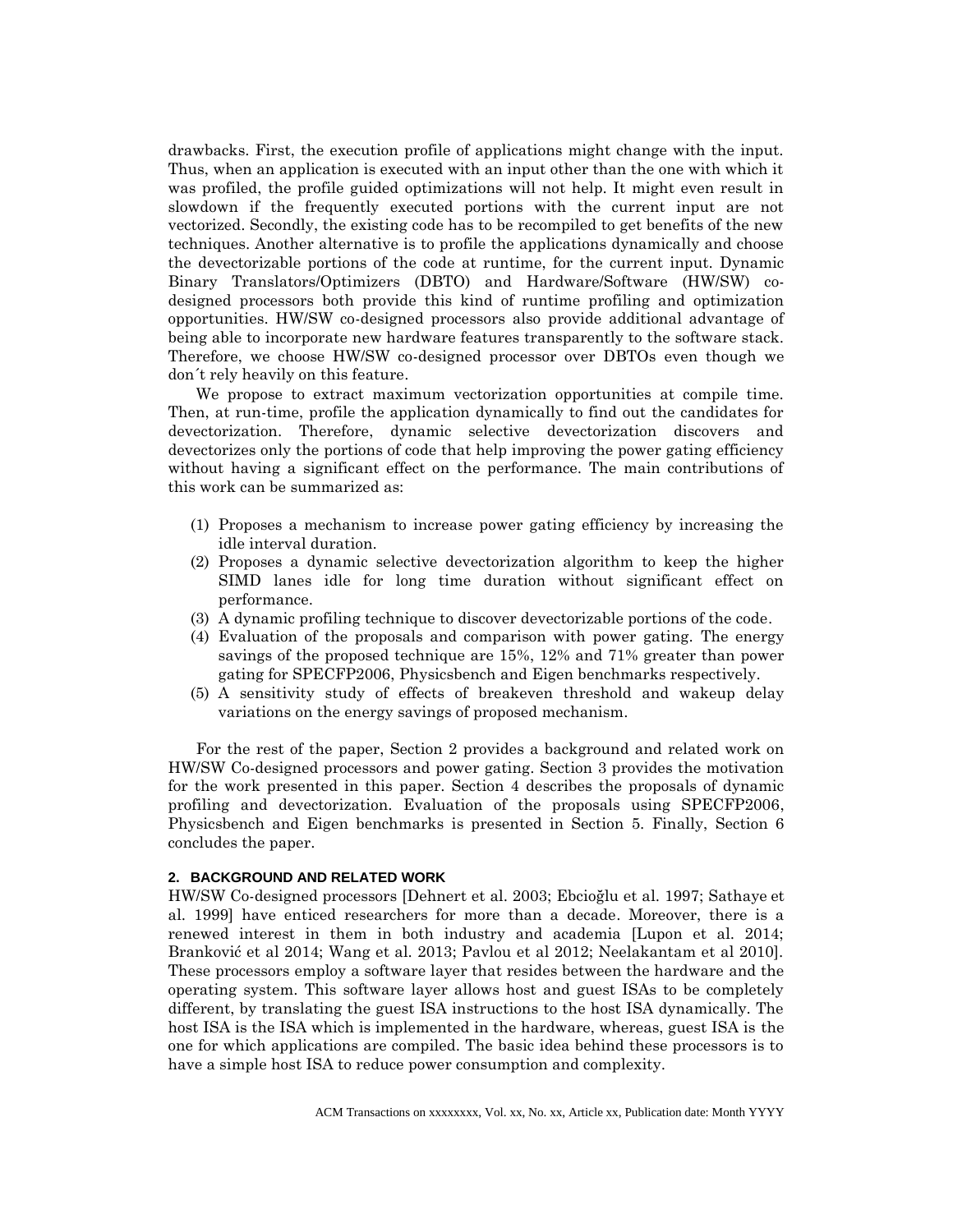The software layer translates the guest ISA instructions to the host ISA in multiple phases. Generally, in the first phase, guest ISA instructions are interpreted. In the rest of the phases, guest code in translated and stored in a code cache, after applying several dynamic optimizations, for faster execution. The number of translation phases and optimizations in each phase are implementation dependent.

As leakage is becoming a growing concern in the current microprocessor designs, several leakage control mechanisms have been studied [Hu et al. 2004; Kim et al. 2010; Tschanz et al. 2003; Ye et al. 1998]. All these mechanisms try to reduce leakage when the circuit is in idle state. Power gating [Hu et al. 2004] consists of shutting down parts of the circuit by cutting their power supply by means of high threshold header or footer transistors, called sleep transistors. Supply Switching with Ground Collapse (SSGC) [Kim et al. 2010] is similar to power gating as this technique also cuts the power supply to the circuit. However, it is more effective than power gating in reducing leakage in data retention circuits. Input vector activation [Ye et al. 1998] changes the input of the circuit to keep the maximum number of transistors in the off state. As the number of off transistors between power supply and ground increases the leakage reduces. Adoptive body biasing techniques [Tschanz et al. 2003; Ananthan et al. 2004] increase transistor threshold voltage by applying a reverse bias at transistor body. The increased threshold voltage reduces the sub-threshold and gate leakages.

Among all these leakage control mechanisms power gating has received maximum attention. Several in-depth studies have been carried out to improve the efficiency of power gating. Hu [Hu et al. 2004] showed several key intervals in power gating, three of the most important being: idle detect interval, breakeven threshold and wakeup delay. Idle detect interval is the amount of time needed to decide when to shut down a unit. At the end of idle detect interval a sleep signal is generated to shut down the functional unit. Breakeven threshold is the amount of time a unit must remain shut down to offset the power gating energy overhead. Waking up a unit before this threshold, results in net energy loss. Finally, wakeup delay is the amount of time needed before the unit can be used after turning it on. Therefore, a higher wakeup delay translates to a higher performance penalty.

Hu also proposed a branch prediction based and a counter based technique to generate sleep signal. In branch prediction based technique the unit is shut down after a branch misprediction is detected whereas, the counter based technique generates the sleep signal after the unit has been idle for a fixed number of cycles. As noted before, if the power gated unit needs to be awakened before crossing the breakeven threshold, power gating suffers a net energy loss. Several techniques has been proposed to minimize this energy loss [Agarwal et al. 2006; Lungu et al. 2009; Youssef et al. 2006]. A. Youssef [Youssef et al. 2006] proposed to change idle detect interval dynamically. Their proposal increases the idle interval during the period of high utilization, when the functional units are being used frequently. Since the probability of a unit being awakened before crossing the breakeven threshold is high during these periods, increasing the idle detect interval reduces the number of power gating instances and hence the likelihood of energy loss. On the contrary, they reduce the idle detect interval during the phases of low activity to increase the number of powered off cycles and hence the energy savings. A. Lungu [Lungu et al. 2009] proposed to use success monitors to measure the success of power gating during a certain time interval. If power gating saves energy it is applied in the next interval as well, if possible. Otherwise, power gating would be deactivated in the next time interval even if a possibility existed. K. Agarwal [Agarwal et al. 2006] proposed to have multiple sleep modes in power gating. Each mode has different wakeup delay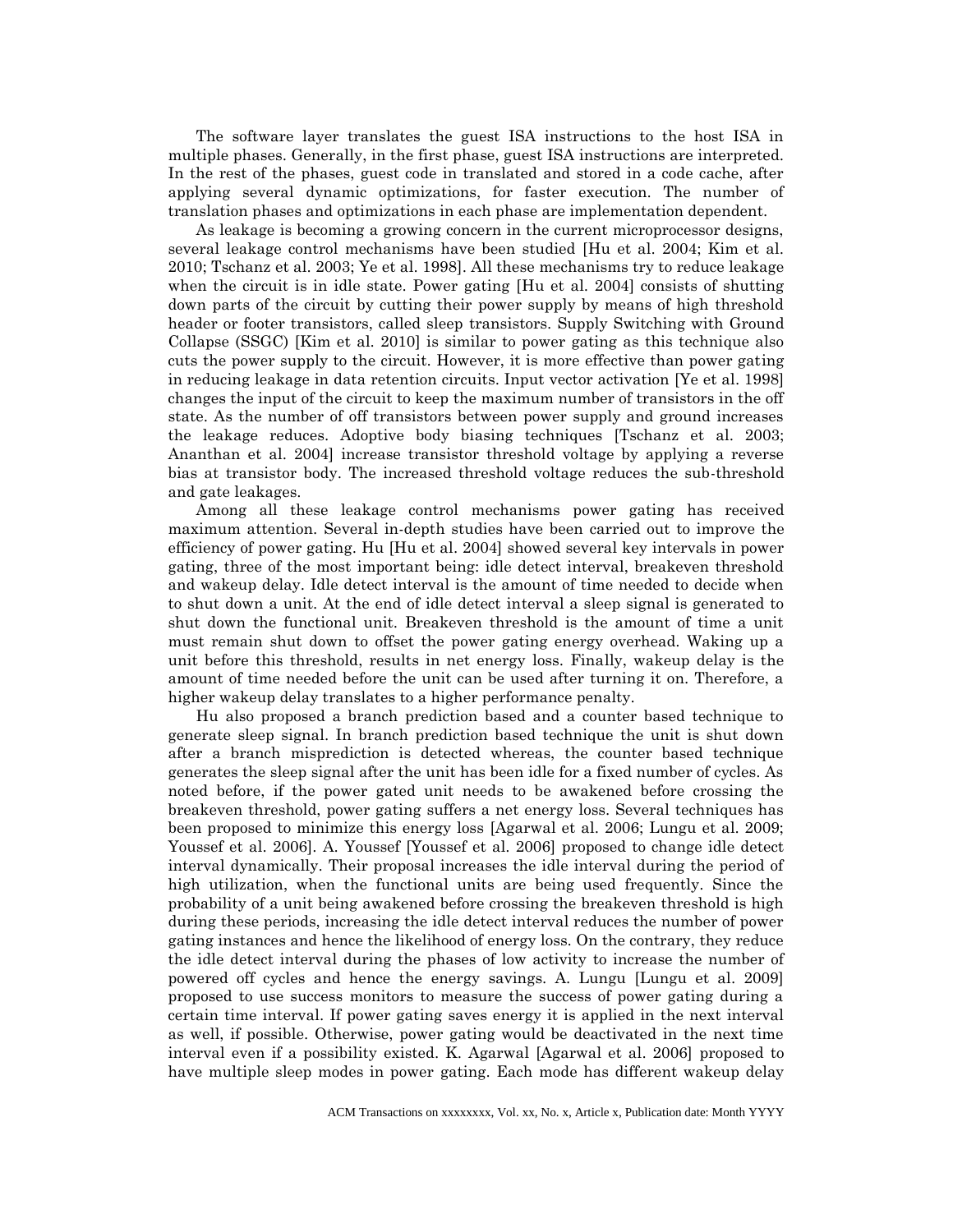and energy savings. By trading-off these two parameters during periods of different activity they achieve higher energy savings.

All of these techniques focus on improving the power gating efficiency by improving the decision of when to shut down a unit. On the other hand, our work focuses on how to keep a unit shut down for longer time intervals once it is already power gated. Even though we target SIMD accelerators to show the potential of the proposal, it can be applied the any functional units with multiple instances. To increase the length of the idle periods, the higher SIMD lanes usage is profiled dynamically. Then the portions of the code corresponding to the low utilization periods of higher lanes are located. This piece of code is then devectorized and executed on the lowest SIMD lane. Furthermore, our technique is applicable as long as there is some support for dynamic profiling and optimizations, be it HW/SW codesigned processors or DBTOs.

#### **3. MOTIVATION**

Power gating net energy savings depend on the leakage energy saved by putting the functional units in sleep mode and the energy overhead of doing power gating itself. The energy overhead comes due to the fact that the sleep signal needs to be generated and distributed to the appropriate functional units. Moreover, turning the sleep transistor on and off also requires energy. Therefore the net energy saving of power gating can be computed as:

Net Energy Savings =  $E_L * \sum_{k=0}^{n} off\_cycles[k]$  $_{k=0}^{n}$  of f\_cycles [k] – (n \* E<sub>overhead</sub>)

Where E<sub>L</sub> is the leakage energy per cycle, E<sub>overhead</sub> is power gating energy overhead per power gating instance and *n* is the number of power gating instances. Thus, having large *off\_cycles* with minimum number of power gating instances (*n*) results in maximum energy savings. Furthermore, a functional unit cannot be used immediately after putting the power supply back on, resulting in performance loss. Therefore, to get maximum leakage savings at minimum performance penalty, a functional unit needs to be kept shut down for longer time intervals, with minimum number of power gating instances.

Reducing the number of power gating instances not only reduces the power gating energy overhead but also has a secondary energy saving effect. Imagine a situation where a power gated functional unit needs to be awakened to execute just one instruction. First, we need to disable the sleep signal and wait for "wakeup latency" number of cycles; then the instruction is executed. Next, we have to wait for "idle detect" number of cycles before enabling the sleep signal; then after waiting for another "breakeven threshold" number of cycles the leakage energy savings of power gating begin. However, if we execute this instruction on a different functional unit which is already ON, we can save "wakeup delay + number of cycles required for instruction execution + idle detect + breakeven threshold" cycles of leakage energy in addition to saving the power gating energy overhead.

Functional unit usage profile of an application changes during its execution. During the low utilization period the function unit is used scarcely. Therefore, power gating targets these periods for leakage savings. However, every time the functional unit is needed, it needs to be awakened from the power gated state and needs to be shut down afterwards. The wakeup and shutting down energy overhead reduces overall leakage energy savings. If the functional unit is kept turned off and the corresponding code is executed on some other functional unit (which are already on);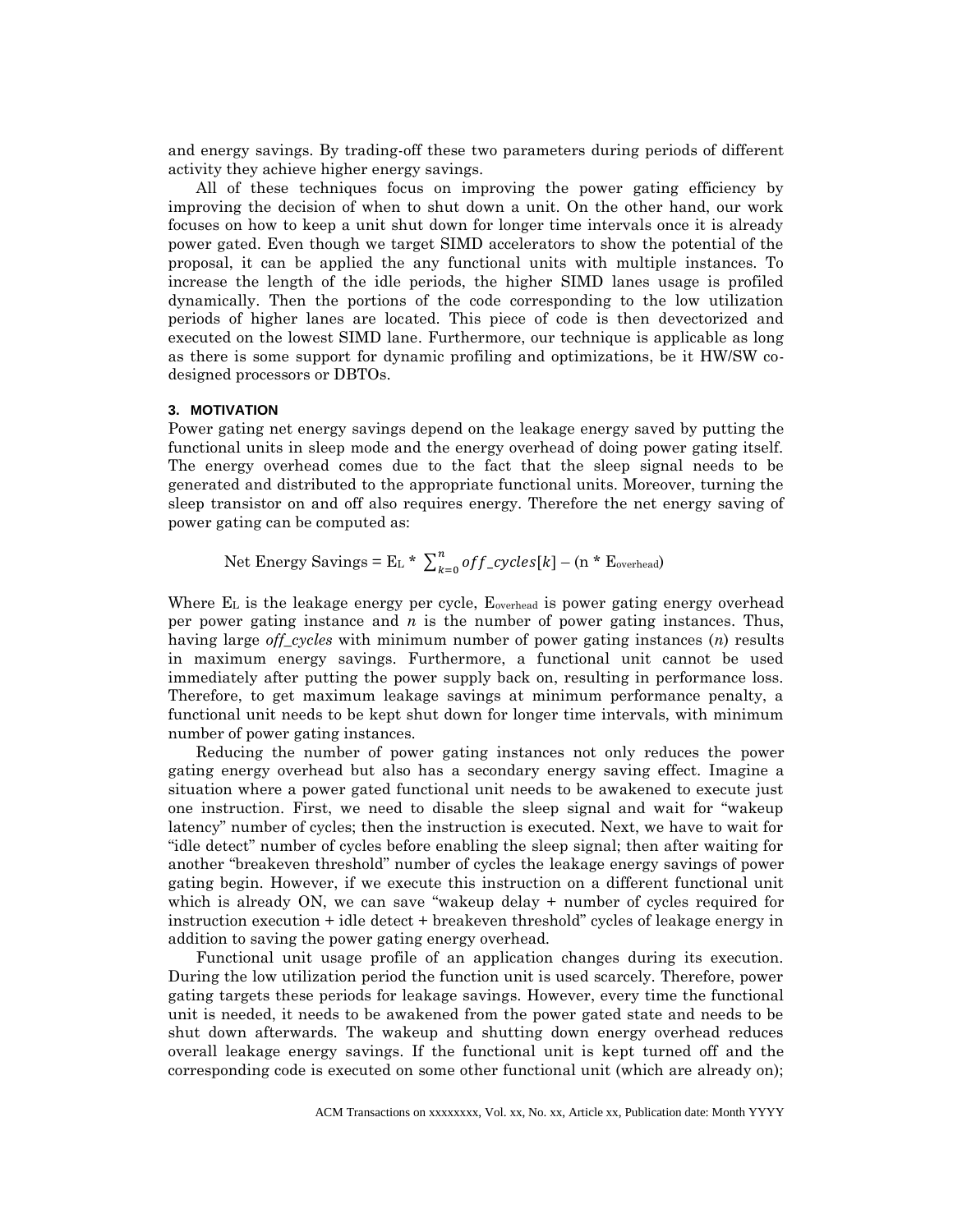

Figure 1 Percentage of vector instruction (excluding memory instructions) in the dynamic instruction stream over the time (4 billion instructions).

the effectiveness of power gating in saving leakage energy can be increased. Specifically for SIMD accelerators, higher SIMD lanes can be switched off during sporadic usage period and the corresponding code can be executed on lowest lane after devectorization.

We profiled SPECFP2006 using a dynamic profiling technique described in the next section, to discover the higher SIMD lanes usage pattern. Figure 1 shows the percentage of vector instructions (higher lanes usage profile) in the dynamic instruction stream over the execution time for 434.zeusmp. The higher lanes usage profile shown in the figure is for 4 billion instruction executed starting from the most frequently executed function/routine. Moreover, the shown vector instruction profile does not include memory instructions since they do not use SIMD functional units. As can be seen in the figure, higher lane usage profile changes during the execution. During the time intervals A-B, C-D and E-F around 20% of the dynamic instructions are vector instructions and utilize higher SIMD lanes. Therefore, higher SIMD lanes need be activated during these intervals. On the other hand, during the time intervals 0-A, B-C and D-E only less than 3% of the dynamic instructions are vector instructions. During these intervals power gating will wakeup SIMD lanes from sleep state, for short durations of time, to execute these vector instructions.

We propose to devectorize the portion of code corresponding to the time intervals 0-A, B-C and D-E, if it does not affect the percentage of vectorized code in the other time intervals. Devectorizing this piece of code results in fewer (in some cases none) vectorized instructions during these time intervals. Therefore the number of power gating instances also reduces during these intervals. As a result, the power gating energy overhead diminishes and the net leakage savings increase. However, the dynamic energy consumption of the lowest lane increases, as it has to execute more instructions now. Nevertheless, as will be shown in the performance evaluation section, this increase is relatively small compared to the reduction in the leakage energy.

#### **4. PROFILING AND DEVECTORIZATION**

This section provides the details of the dynamic profiling and devectorization schemes. We start with a brief motivation for dynamic profiling. It is followed by a brief description of the software layer of the modeled HW/SW co-designed processor leading to profiling and devectorization details.

Profiling is necessary to discover the code segments that can be devectorized to keep the higher SIMD lanes power gated without affecting the performance. These code segments must not be performance critical, as devectorizing performance critical code will result in excessive slowdown. Moreover, due to the slowdown caused by devectorization overall energy consumption will increase. It is important to note that the performance critical code segments of an application might change with the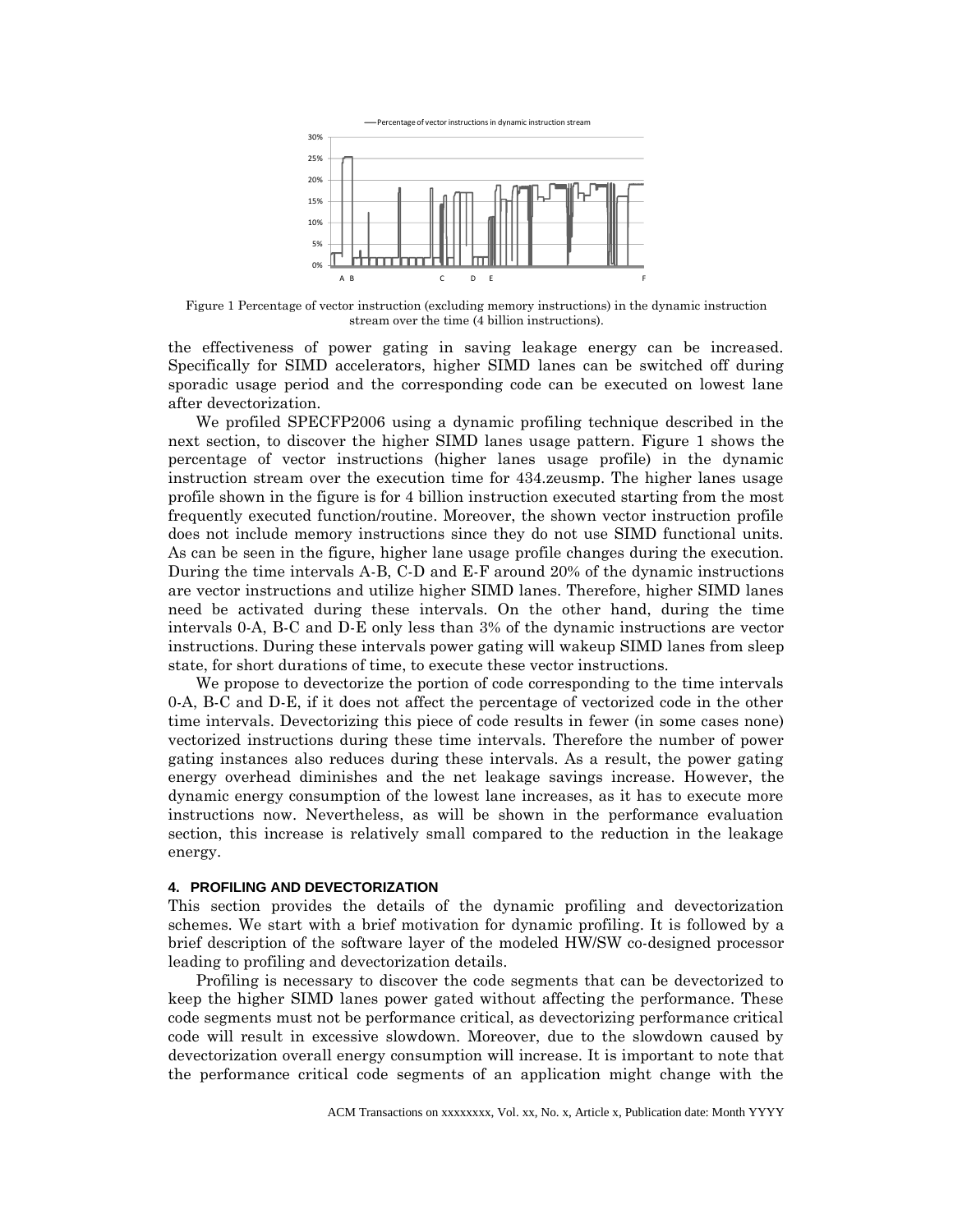input. Therefore, profiling the applications offline with a particular set of inputs will not help in deciding which code segments to devectorize. For that reason, we choose to profile the applications dynamically at runtime. Dynamic profiling discovers nonperformance critical devectorization candidates and pass this information to the runtime devectorizer. The selected code segments are then devectorized, resulting in effective power gating of SIMD units.

The software layer of our HW/SW co-designed processor is called Translation Optimization Layer (TOL). It operates in three translation modes for generating host code from the guest x86 code: Interpretation Mode (IM), Basic Block Translation Mode (BBM) and Superblock Translation Mode (SBM). We collect the profiling information for the basic blocks in BBM. This information is then used in SBM during superblock optimization phase to decide whether or not to devectorize the given superblock.

#### **4.1 Profiling and Superblock Creation**

TOL starts by interpreting guest x86 instruction stream in IM. When a basic block is executed more than a predetermined number of times, TOL switches to BBM. In this mode, the whole basic block is translated and stored in the code cache and the rest of the executions of this basic block are done from the code cache. Moreover, branch profiling information for direction and target of branches is also collected. Once the execution of a basic block exceeds another predetermined threshold, TOL creates a bigger optimization region, called superblock, using the branch profiling information collected during BBM.

A superblock generally includes multiple basic blocks following the biased direction of branches. Moreover, branches inside the superblocks are converted to "asserts" so that a superblock can be treated as a single-entry, single-exit sequence of instructions. This enable more aggressive optimizations. "Asserts" are similar to branches in the sense that both checks a condition. Branches determine the next instruction to be executed based on the condition, however asserts have no such effect. If the condition is true assert does nothing. However, if the condition evaluates to false, the assert "fails" and the execution is restarted from a previously saved checkpoint in IM. Dynamic selective devectorization is done only on superblocks.

The applications are profiled in BBM to get the following information

#### **(1) Execution and Branch profiling information:**

Software counters are used to count the number of times a basic block has been executed in BBM. Besides, software counters are also employed to get the biased direction of branches. As mentioned earlier, this information is used to create superblocks in SBM. Furthermore, we also profile the higher SIMD lanes usage pattern that helps us in deciding which superblocks to devectorize.

#### **(2) Higher SIMD lanes usage pattern:**

To monitor the usage of higher SIMD lanes an N-bit shift register is employed. Before executing an instruction, the content of this register are shifted by one and the new position is set to 1 if the current instruction is a vector instruction, otherwise it is reset to zero. Therefore, the number of ones in the shift register gives the number of vector instructions executed in the last N instructions.

Each basic block in BBM has a software "devec" counter associated with it. Every time a basic block, having at least one vector instruction, is executed in BBM, the contents of the shift register are read. If the number of ones in the shift register are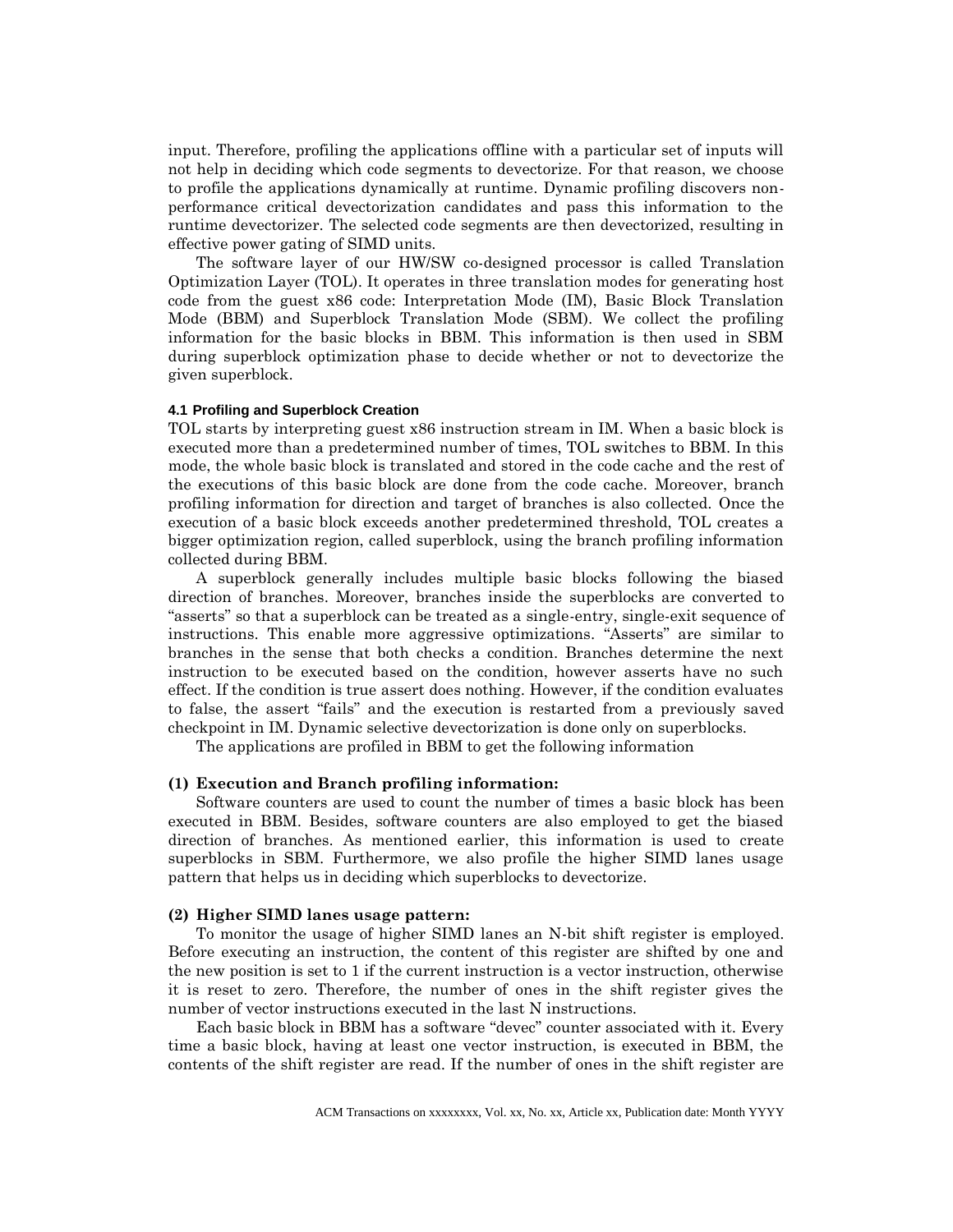less than a threshold  $(DV_{th})$ , it would be desirable to devectorize the basic block, if it is included in a superblock. The devectorization is desirable in this case because having less number of vector instructions indicate low usage of higher SIMD lanes. Therefore, devectorizing this code will help improving power gating efficiency without a significant impact on the overall performance. To increase the devectorization likelihood of this basic block the devec counter is incremented. However, if during the next execution of the same basic block the number of ones in the shift register is more that  $DV_{th}$ , the devec counter is decremented. It indicates that devectorization is not favored due to more utilization of higher SIMD lanes. Therefore, the final decision of whether to devectorize the basic block or not depends on the shift register values during all the executions of the basic block in BBM. This helps in devectorizing only the basic blocks which are executing during the low usage phase of higher SIMD lanes like B-C in Figure 1.

While creating a superblock devec counters of all the basic blocks included in the superblock are examined. If all the counters are greater than a predetermined threshold, the superblock is devectorized. Otherwise, the superblock is kept in the vectorized form. This selective devectorization of superblocks improves leakage energy savings through power gating while maintaining the performance.

#### **4.2 Optimizations**

In this phase, several standard optimizations are applied dynamically. First of all, the superblock is converted into Static Single Assignment (SSA) form to remove anti and output dependences. Then, the optimizations Constant Propagation, Copy Propagation, Constant Folding, Common Sub-expression Elimination and Dead Code Elimination are applied. The next step is to generate the Data Dependence Graph (DDG). During DDG creation, Redundant Load Elimination and Store Forwarding are also applied to improve the quality of the generated code.

#### **4.3 Devectorization**

Once a superblock has been identified for devectorization through profiling, it goes through a devectorization phase. The devectorization pass simply replaces vector instructions by their corresponding scalar instructions and generates permutation instructions if required. Moreover, vector memory instructions are not devectorized since they do not use SIMD functional units.

As shown in Algorithm 1a, "*devect*" is the top level routine that receives the superblock "SB" to be devectorized. The routine goes over all the instructions in the superblock in the program order. All the vector instructions (excluding memory access instructions) are candidates for devectorization. The first step in devectorization is to find devectorization length (*get\_devec\_len*). It is the number of scalar instructions to be generated corresponding to the vector instruction. Then the scalar opcode for the scalar instructions to be generated is obtained (*get\_scalar\_opcode*). Next, the "*get\_scalar\_in\_reg*" routine of Algorithm 1b checks if the input vector registers of the current instruction have already been mapped to scalar registers or not. If the producers of the current instruction have already been devectorized, the corresponding input registers are already mapped to the output scalar registers of the scalar producers. However, if the producers cannot be devectorized (producers being vector memory loads or live-in of the superblock), an Unpack instruction is generated (*generate\_Unpack\_insn*). This Unpack instruction distributes the contents of the input vector register to a set of scalar registers depending on the devect length. Once all the input vector registers have been mapped to scalar registers, new output scalar registers are allocated (*allocate\_reg*)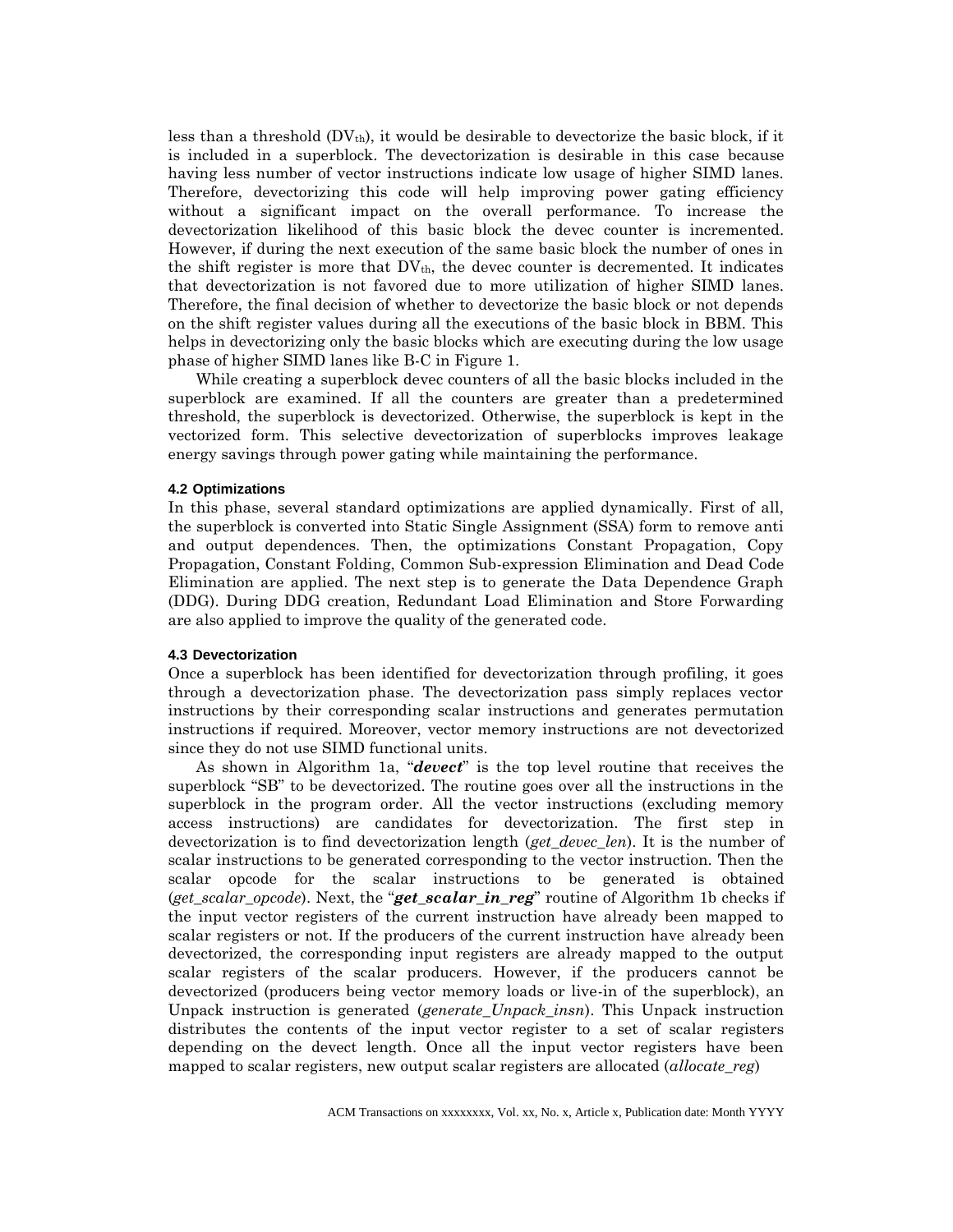#### **ALGORITHM 1A.** Top Level Dynamic Devectorization Routine

#### *devect*(SB):

**for each** instruction s in SB: **if** s **is** devectorizable: devec\_len ← get\_devec\_len(s)  $scalar\_op \leftarrow get\_scalar\_opcode(s)$  $scalar_in\_regs \leftarrow get\_scalar_in\_reg(s)$ 

> scalar\_out\_reg ← ø **for**  $i \leftarrow 0$  **to** devec\_len **do**: scalar\_out\_reg ← scalar\_out\_reg ∪ allocate\_reg()

**for**  $i \leftarrow 0$  **to** devec\_len **do**: generate\_insn(scalar\_op, scalar\_in\_reg, scalar\_out\_reg)

add\_to\_mapped\_reg(org\_out\_reg)

**if** org\_out\_reg **is** architectural\_reg **or** vectorized\_consumer: generate\_Pack\_insn(scalar\_out\_reg)

#### **ALGORITHM 1B.** Vector to Scalar Register Mapping

*get\_scalar\_in\_reg* (s) scalar\_in\_regs ← ø **for each** input\_register ireg of s: **if** ireg **in** mapped\_regs:  $scalar_in\_regs \leftarrow scalar_in\_regs \cup get\_mapped\_reg(ireg)$ **else** generate\_Unpack\_insn(ireg)  $scalar_in\_regs \leftarrow scalar_in\_regs \cup get\_mapped\_reg(ireg)$ 

**return** scalar\_in\_regs

for new scalar instructions to be generated. In the next step, the scalar instructions are generated (*generate\_insn*) using scalar input and output registers collected during the earlier steps. The vector output register of the current instruction is mapped to the new scalar output registers allocated (*add\_to\_mapped\_reg*). Finally, if the output register is an architecture register or the consumers of the current instruction cannot be devectorized (vector memory stores), a Pack instruction is generated (*generate\_Pack\_insn*). The Pack instruction collects the values from the scalar output registers and packs them in a new vector register so that it can be used by the vectorized consumers.

As the devectorization proceeds the producer-consumer relations keep changing. Thus it is important to update the predecessor/successors chains. However, it is not shown in the Algorithm 1 for the sake of simplicity.

#### **4.4 Reducing Devectorization Slowdown**

Dynamic selective devectorization serializes the parallel portions of code to save energy at small performance cost. To reduce the effect of this serialization on the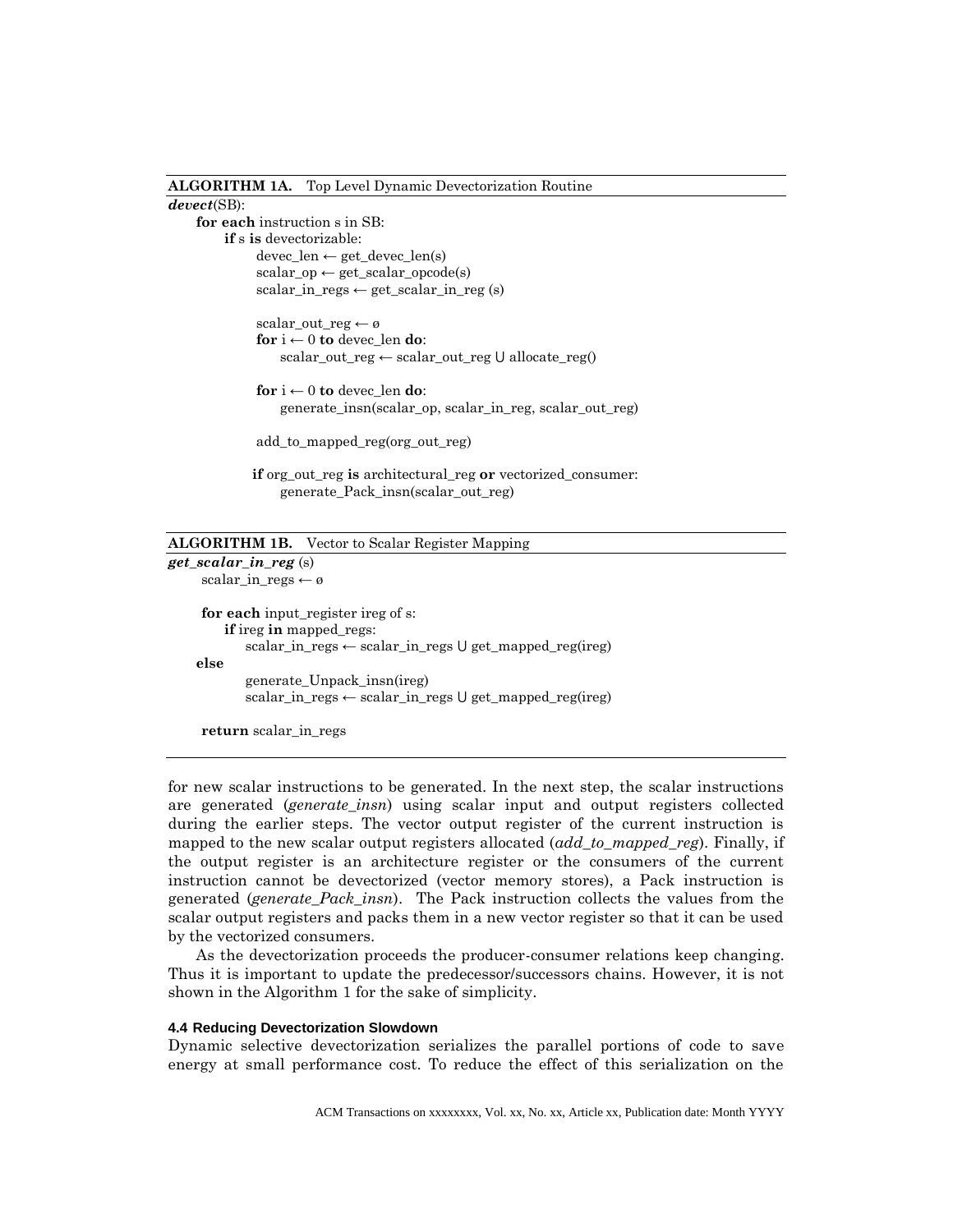performance, we do partial devectorization whenever possible. To better understand partial devectorization, consider a 128-bit wide SIMD accelerator with two 64-bit wide lanes. Each lane can execute either one 64-bit double-precision floating-point operation or two 32-bit single-precision floating-point operations. Devectorized code is executed on the lower lane, so that the higher lane could be switched off.

In general, a single-precision floating-point vector instruction would be devectorized into four single-precision scalar instructions. However, partial devectorization generates only two single-precision "half-vector" instructions. A "halfvector" instruction combines two scalar instructions that can be executed in parallel. The rationale behind partial devectorization is to utilize the whole 64-bit wide vector lane. Since one vector lane can execute two single-precision operations, it is better to partially devectorized the code instead of full devectorization. As a result, the effect of devectorization on performance is reduced while still saving energy by power gating the higher lane. We propose to have "half-vector" instructions in the host processor ISA. However, these instructions are transparent to the compiler/user and are generated dynamically by the runtime devectorizer. The co-designed nature of the host processor allows including new instructions without any change in the guest ISA or compiler/recompiling.

#### **5. PERFORMANCE EVALUATION**

DARCO [Pavlou et al. 2011], which is an infrastructure for evaluating HW/SW codesigned virtual machines, is used to evaluate the proposals. DARCO executes guest x86 binary on a PowerPC-like RISC host architecture. The proposed profiling and devectorization algorithm are implemented in TOL. Furthermore, for energy consumption analysis McPAT [Li et al. 2009] is integrated with DARCO. Moreover, we consider only the floating point instructions for devectorization because they are the main target of SIMD accelerators. In our experiments, we assume that the host architecture consists of a 128-bit wide SIMD accelerator. Moreover, we consider that the SIMD accelerator is composed of two 64-bit wide lanes.

From power gating point of view SIMD accelerator can be viewed as a single unit or two separate lanes. In other words, both the lanes of the SIMD accelerator can be powered together or separately. If both the lanes are power gated together, we call it combined power gating (CPG). CPG, however, is not efficient, since higher lane, generally, is used lesser than the lower lane. Therefore, power gating the higher lane, even though the lower lane is functional, would result in more power savings. We call this configuration Split Power Gating (SPG). We compare our results with both the configurations. Moreover, the optimizations of Section 4.2 are activated in all three cases: CPG, SPG and with Dynamic Selective Devectorization (DSD). Furthermore, the results presented are for the modeled host processors and include profiling and translation overheads if not mentioned otherwise.

To measure the success of the proposals we use applications from SPECFP2006 [Standard Performance Evaluation Corporation], Physicsbench [Yeh et al. 2007] and Eigen [Eigen] benchmarks suites. For SPECFP2006 we instrument the benchmarks, using PIN [Luk et al. 2005], to find the most frequently executed routines. Then we simulate four billion instructions starting from these routines. The benchmarks in Physicsbench are executed till completion. For Eigen benchmarks also we execute only four billion instructions. The benchmarks are compiled with Intel ICC version 12.1.4, optimization flags "-O3" and vectorization flag "-xSSE3". Only floating point benchmarks in SPEC2006 are considered for evaluation since the floating point code is the main target of our proposals.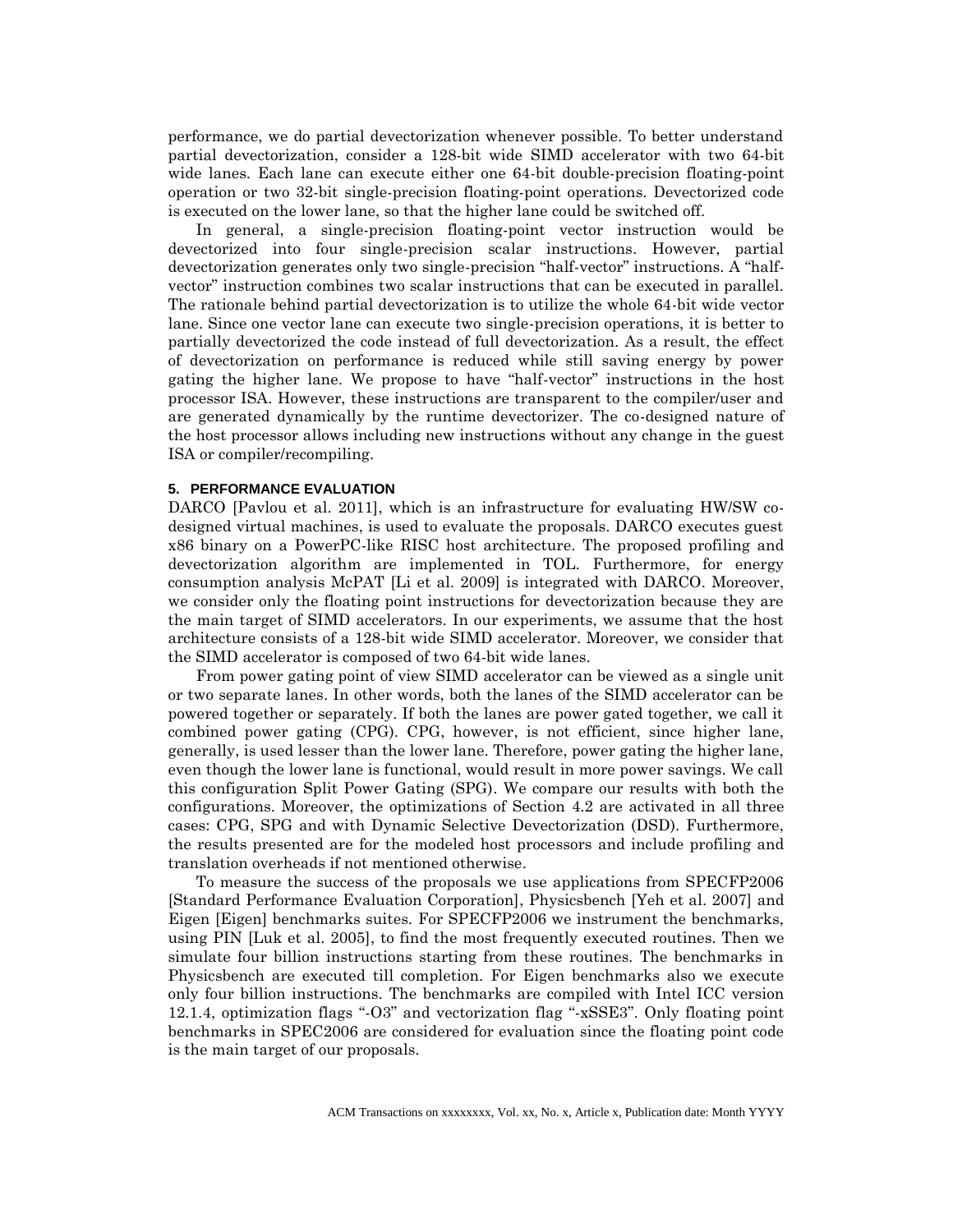| Parameter                                      | Value                                     |
|------------------------------------------------|-------------------------------------------|
| <b>Processor Microarchitectural Parameters</b> |                                           |
| L1 I-cache                                     | 64KB, 4-way set associative, 64-byte      |
|                                                | line, 1 cycle hit, LRU                    |
| L1 D-cache                                     | 64KB, 4-way set associative, 64-byte      |
|                                                | line, 1 cycle hit, LRU                    |
| Unified L <sub>2</sub> cache                   | 512KB, 8-way set associative, 64-byte     |
|                                                | line, 6 cycle hit, LRU                    |
| Scalar Functional Units (latency)              | 2 simple int(1), 2 intmul/div $(3/10)$    |
|                                                | 2 simple FP $(2)$ , 2 FP mul/div $(4/20)$ |
| Vector/SIMD Functional Units (latency)         | 1 simple int(1), 1 intmul/div $(3/10)$    |
|                                                | 1 simple FP $(2)$ , 1 FP mul/div $(4/20)$ |
| Registers                                      | 128-Integer, 128-Vector, 32-FP            |
| Main memory Lat                                | 128 Cycles                                |
| <b>McPAT</b> Parameters                        |                                           |
| Technology                                     | 65nm                                      |
| <b>Clock Rate</b>                              | 1.5 GHz                                   |
| Temperature                                    | 350 K                                     |
| Device Type                                    | <b>High Performance</b>                   |

Table I. Processor Microarchitectural and McPAT Parameters.

#### **5.1 Models and Parameters**

To measure the success of the proposals, we refer to the energy model proposed by Hu [Hu et al. 2004]. However, we changed some of model input values. Their breakeven threshold value is between 9 and 24 cycles. However, as A. Youssef [Youssef et al. 2006] explained, the breakeven threshold value in the real implementations can be more than 100 cycles. We use the breakeven threshold of 150 cycles. The wakeup latency of the functional units is considered to be 10 cycles. Moreover, later we show a sensitivity study for breakeven threshold and wakeup delay variations.

A. Lungu [Lungu et al. 2009] proposed a success monitor based improvement to the time-based power gating mechanism of [Hu et al. 2004]. They use success counters to monitor whether power gating has been successful (saved energy) or harmful (consumed more energy) during a monitoring interval. Power gating in the next monitoring interval is disabled if it has been harmful in the current interval, otherwise it is enabled. This power gating scheme with success monitors serves as the baseline for our proposals. A. Lungu [Lungu et al. 2009] have a fixed idle detect interval in their proposal. However, this interval is varied dynamically in our baseline, depending on the utilization of the functional units (SIMD lanes), as proposed by A. Youssef [Youssef et al. 2006].

We model a simple in-order processor, in congruence with the simple hardware design philosophy of HW/SW co-designed processors, with issue width of two. Microarchitectural parameters for the modeled processor are given in Table I. The table also shows key McPAT parameters used to get the energy consumption of the modeled processor.

#### **5.2 Higher SIMD Lane Usage Profile**

The dynamic selective devectorization (DSD) tries to minimize the usage of higher SIMD lane during the low utilization period. As shown in Figure 1 in Section 3, 434.zesump has several time intervals during which the higher SIMD lane usage could be minimized. Minimizing the higher lane usages during these intervals minimizes the number of power gating instances and hence the energy overhead of power gating.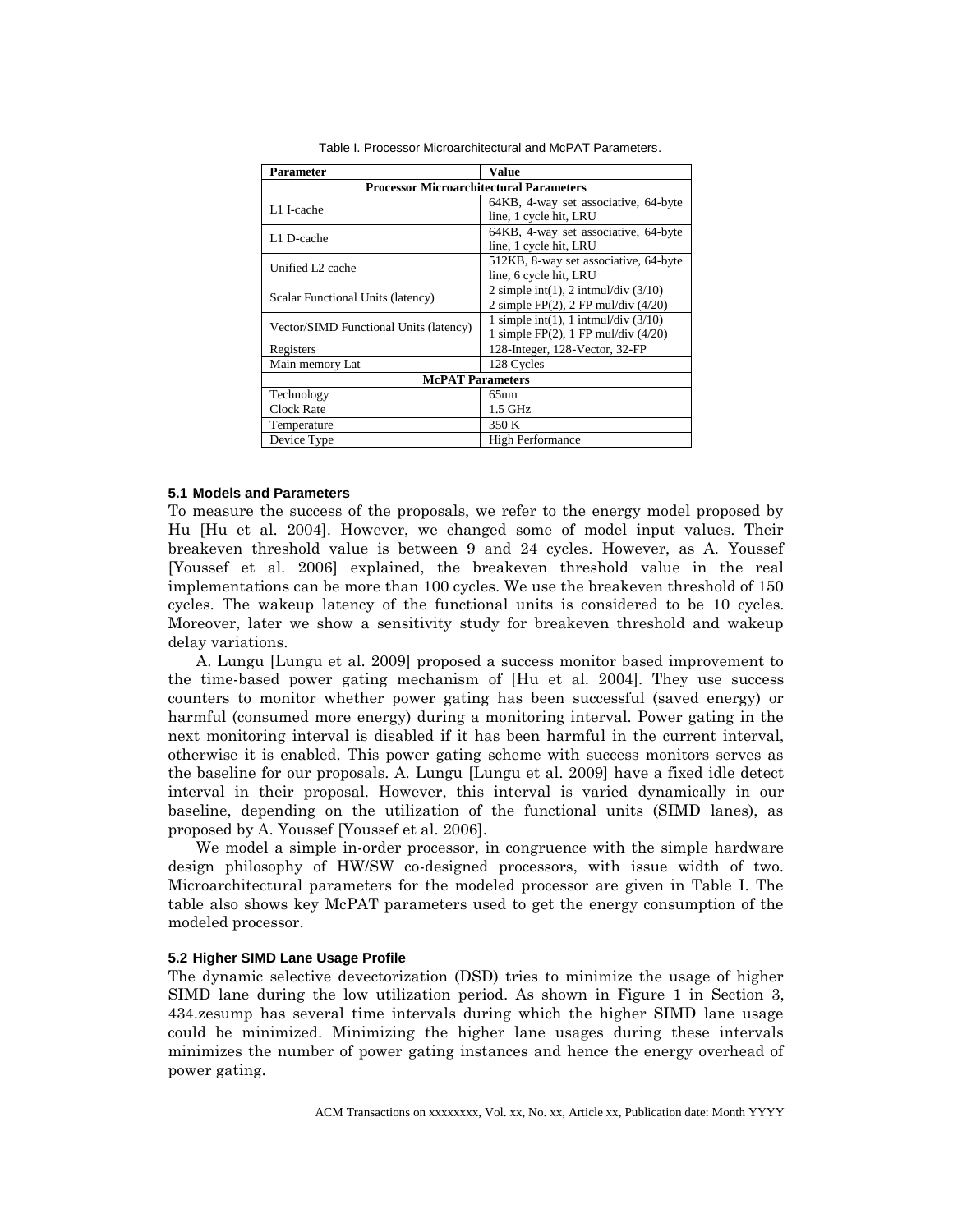

Figure 2 Percentage of vector instruction in the dynamic instruction stream after dynamic selective devectorization for 434.zesump.

Figure 2 shows the vector instruction profile for the same benchmark after dynamic selective devectorization. As the figure shows, the dynamic selective devectorization has been able to reduce the higher SIMD lane usage significantly during the time interval B-C. Therefore, the leakage energy savings by power gating during this interval will be improved. However, the vector code corresponding to the low usage periods 0-A and D-E is not devectorized. This piece of code is executed during the high usage periods also and its devectorization would result in significant performance loss. Therefore, this code is always executed in the vectorized version. Moreover, it is also important to note that the number of vector instructions during the high usage periods A-B, C-D and E-F is the same as before devectorization. Therefore, the effect of devectorization on the performance is going to be negligible.

#### **5.3 SIMD Accelerator Energy Savings**

The proposed mechanism reduces the number of higher SIMD lane power gating instances to reduce power gating energy overhead and in turn, the leakage energy of the SIMD accelerator. However, dynamic selective devectorization has an energy and performance overhead associated with it. The energy overhead of DSD includes the following components:

- (1) **Lower SIMD Lane Dynamic energy**: The dynamic energy consumption of the lower SIMD lane increases, since it has to execute more instructions.
- (2) **Rest of the core Energy:** The rest of the core includes all the components of the core except for the SIMD accelerator. The overall energy of the rest of the core may increase due to:
	- a. Dynamic energy consumption increases due to profiling and devectorization of selected superblocks.
	- b. Leakage energy of the rest of the core might increase due to the possible slowdown because of devectorization.

Figure 3 and 4 show the SIMD accelerator overall (dynamic + leakage) energy savings for Combined power gating (CPG), Split power gating (SPG) and DSD, without and with DSD overheads respectively. There as several important points to note in these two figures. First of all, the energy overhead of DSD is minimal as most of the benchmarks show similar overall energy savings with and without considering DSD energy overhead. The only exceptions are 410.bwaves and FFT; the reason behind it is explained in Section 5.5 while discussing the performance results. Since the energy savings are similar with and without considering the energy overhead of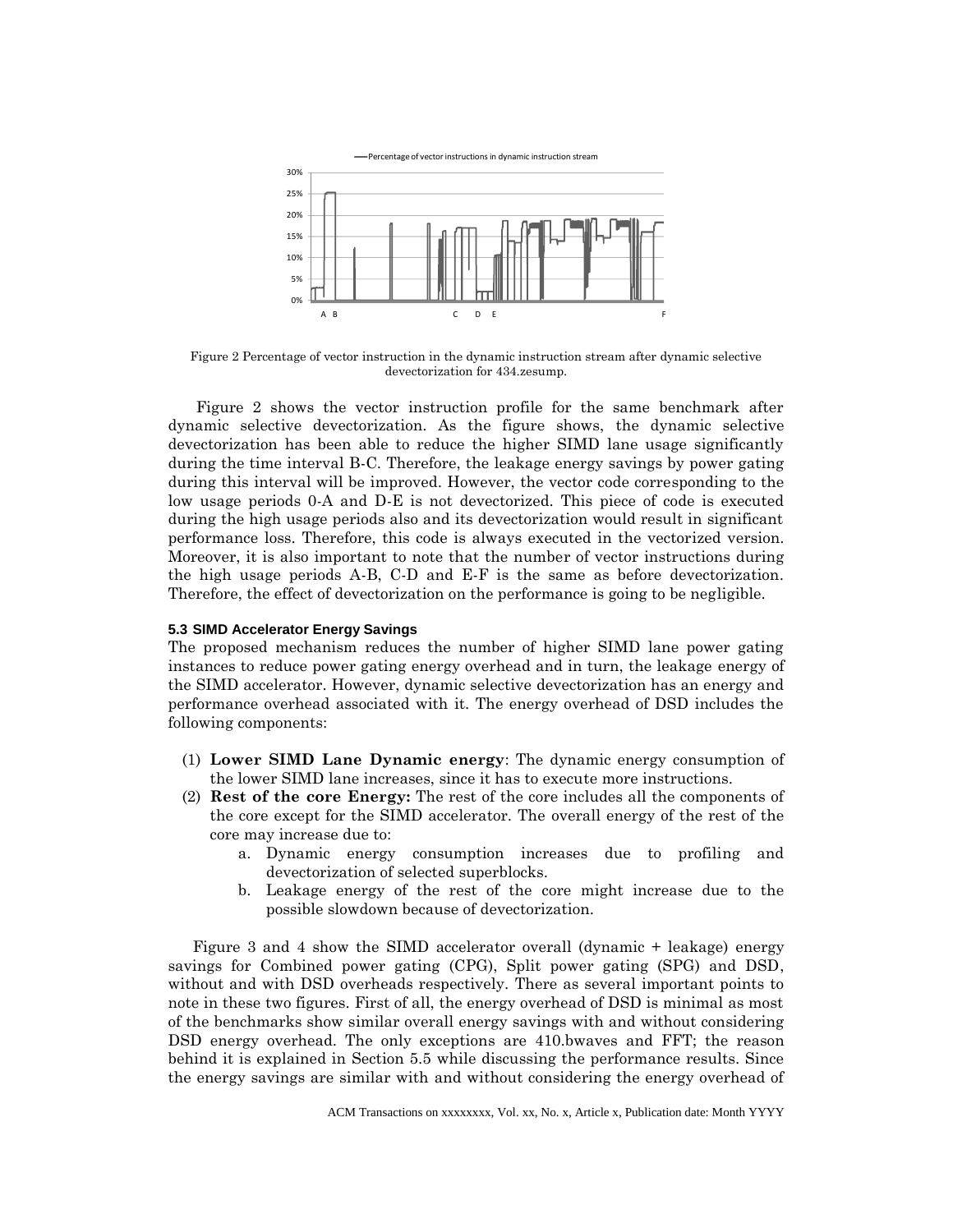



Figure 3 SIMD accelerator overall (dynamic + leakage) energy savings for CPG, SPG and DSD **without including** DSD energy overhead.



CPG SPG DSD

Figure 4 SIMD accelerator overall (dynamic + leakage) energy savings for CPG, SPG and DSD **including** DSD energy overhead.

DSD, the rest of this section focuses on results with overhead, the Figure 4. As this figure shows, DSD outperforms both CPG and SPG significantly. The overall energy savings of the proposed technique are 49%, 35% and 340% greater than CPG and 15%, 12% and 71% greater than SPG for SPECFP2006, Physicsbench and Eigen respectively. In absolute energy savings terms, DSD saves 63%, 72% and 52% overall energy, SPG saves 54%, 64% and 31% overall energy whereas, CPG saves 42%, 53% and 12% overall energy for SPECFP2006, Physicsbench and Eigen respectively. CPG performs worse than SPG because it treats the whole SIMD accelerator as a single unit. Therefore, either both lanes are powered or neither of them. On the other hand, SPG can turn higher lane off even if the lower lane is in use. Therefore, SPG saves more energy than CPG. DSD goes one step ahead and keeps the higher lane powered off (because of devectorized code) for longer periods and outperforms SPG as well.

The benchmarks in Figure 4 can be divided into three categories depending on their energy saving pattern: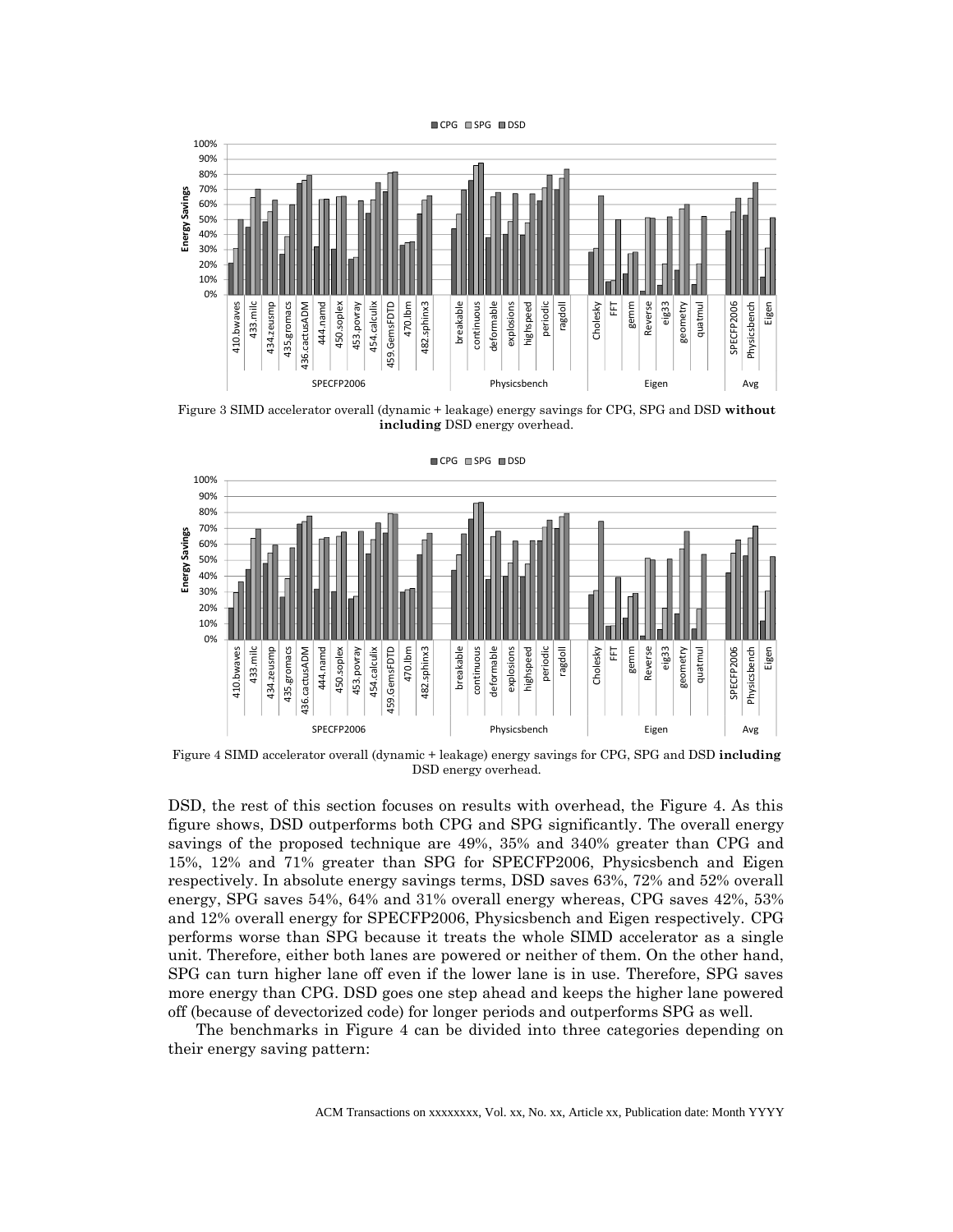

Figure 5 Percentage of vector instruction (excluding memory instructions) in the dynamic instruction stream for 470.lbm.

#### **1) Moderately Vectorizable Benchmarks:**

The benchmarks in this category include 410.bwaves, 434.zeusmp, 435.gromacs, 454.calulix, 482.sphinx3, eig33, quatmul and most of the Physicsbench benchmarks. These are the benchmarks for which compilers are able to extract enough vector parallelism, however they are not completely vectorized. Therefore, during the periods of high lower lane usage and idle higher lane, SPG achieves energy savings over CPG by power gating only the higher lane. Moreover, these benchmarks have periods of low higher lane activity, as shown in Figure 1 for 434.zeusmp. The proposed mechanism devectorizes the code corresponding to these intervals and achieve even more energy savings.

#### **2) Highly Vectorizable Benchmarks:**

The benchmarks in the category are 436.cactusADM and 470.lbm. These benchmarks are completely vectorizable. In other words, the vectorized code uses either both the vector lanes or none of them. As a result SPG does not provide any additional benefits over CPG. Moreover, the higher lane utilization in these benchmarks is uniform over the execution time as shown in Figure 5 for 470.lbm. Any attempt of devectorization would result in significant performance loss. Therefore, these benchmarks are executed in the vectorized form and no additional leakage energy savings are achieved by DSD either. Furthermore, the overall energy savings for 436.cactus are much more compared to 470.lbm for all the three techniques. The energy savings depend on how long the SIMD accelerator is used during the execution time of the application. Even though both the benchmarks use both the SIMD lanes together, the overall usage of SIMD accelerator is less in 436.cactus, hence power gating provides more energy savings in this benchmark.

#### **3) Unvectorizable Benchmarks:**

The benchmarks in this category include 444.namd, 450.soplex, gemm, reverse etc. Since compilers do not find enough vectorization opportunities in these benchmarks, the higher SIMD lane is idle for most of the time. As a result, SPG is able to attain significant energy savings over CPG by power gating the higher SIMD lane alone. However, the proposed mechanism does not have enough opportunities to devectorize because compilers do not vectorize the code. Therefore, DSD does not provide much energy savings over SPG.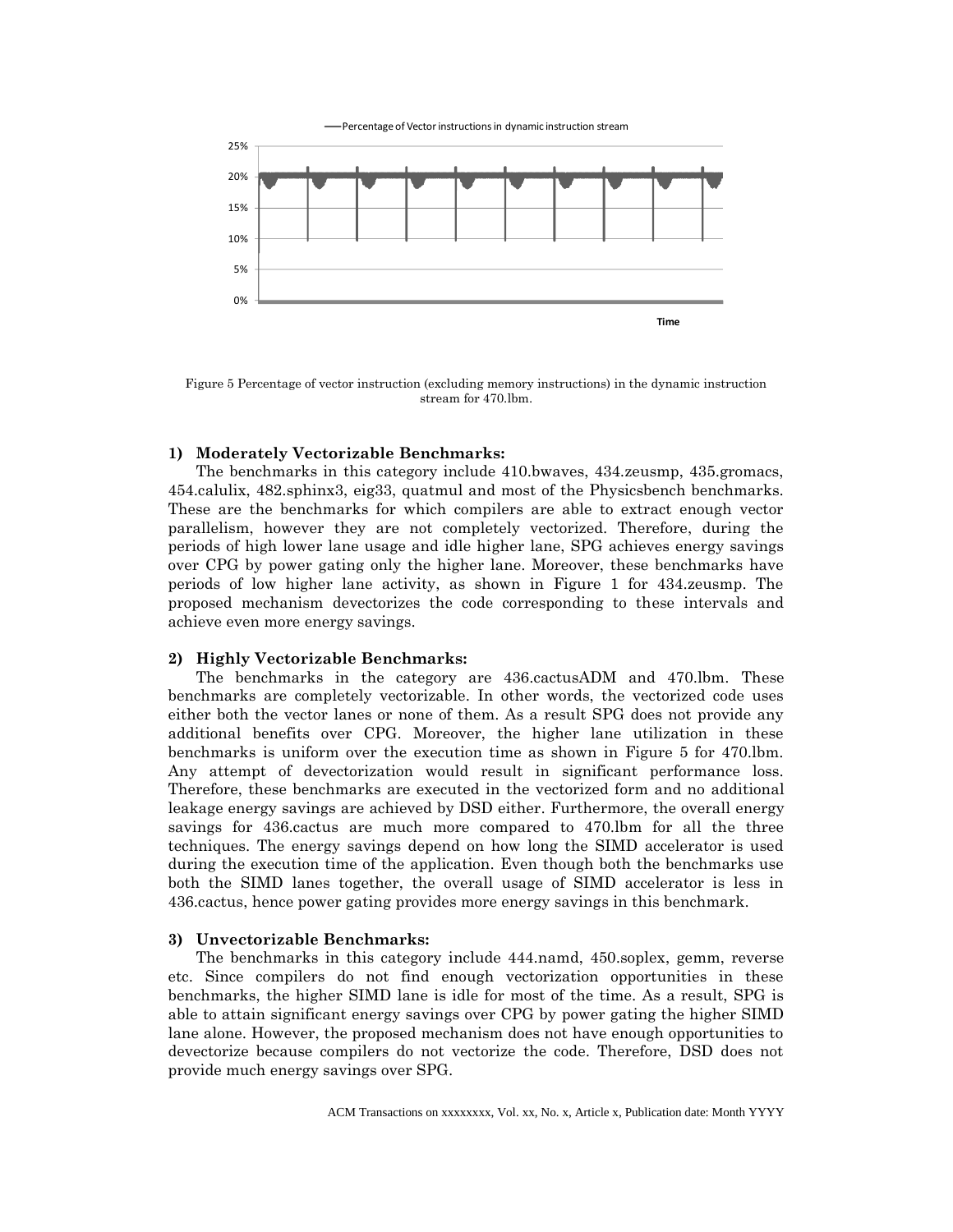

Figure 6 Core overall energy distribution at different technologies.

It is important to note that the most of the benchmarks fall in the first category "Moderately Vectorizable Benchmarks" which is targeted by DSD to achieve additional power savings over power gating. Another interesting point to note in Figure 4 is that in the cases where DSD is not able to reduce leakage, e.g. 470.lbm, the energy overhead of DSD is negligible. Hence, DSD has insignificant energy penalty when it fails to provide leakage benefits.

#### **5.4 Core Energy Savings**

This section first presents the ratio of SIMD accelerator leakage energy to the rest of energy (SIMD accelerator dynamic energy + rest of the core overall energy) and then presents core level overall energy savings by CPG, SPG and DSD. Figure 6 shows the energy distribution for five different technologies: 90nm, 65nm, 45nm, 32nm and 22nm. As the figure shows SIMD accelerator leakage energy accounts for 20% to 30% of overall core energy at various technologies. It is also interesting to note that the SIMD leakage energy increases as we move from 90nm to 45nm however, it reduces as the technology is further scaled down to 22nm. The leakage reduction comes from the enhancement in fabrication process below 45nm. Nonetheless, SIMD leakage energy still forms a significant portion of the overall core energy.

C. Bira [Bira et al. 2013] showed that according to Zedboard documentation a dual-core ARM CPU consumes a maximum of 1.25 Watts. They also reported that according to Xilinx power estimation tools the SIMD accelerator consumes 600 mW. This translates to SIMD accelerator being responsible for consuming approximately half of the CPU power. Assuming leakage being responsible for 40-50% of total power, SIMD accelerator leakage is responsible for 20%-25% of total CPU power. This estimation is in coherence with the results of Figure 6.

Figure 7 shows the overall energy savings of the whole core by CPG, SPG and DSD. Since, we consider power gating only the SIMD accelerator and no other functional unit, absolute overall energy savings are not as high as for the SIMD accelerator alone. However, DSD still outperforms both SPG and CPG. DSD energy savings are 48%, 35% and 330% greater than CPG and 15%, 12% and 71% greater than SPG for SPECFP2006, Physicsbench and Eigen respectively. In absolute energy savings terms, DSD saves approximately 19%, 22% and 16% overall energy, SPG saves 16%, 19% and 9% overall energy while CPG saves 13%, 16% and 4% overall energy for SPECFP2006, Physicsbench and Eigen respectively. As the results show, DSD is able to save comparatively more overall core energy than CPG and SPG even when SIMD accelerator is the only power gated functional unit.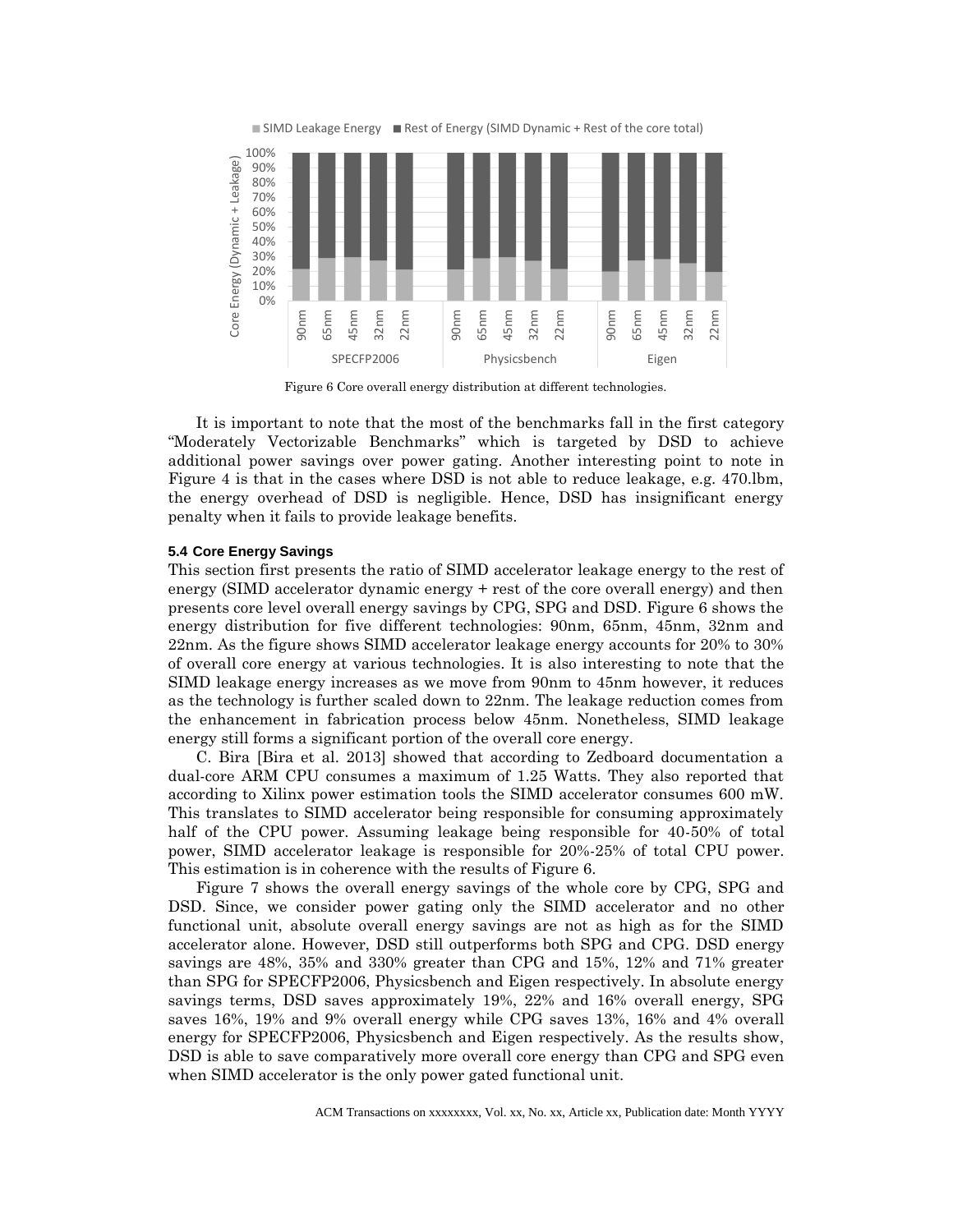

Figure 7 Core overall (dynamic + leakage) energy savings for CPG, SPG and DSD.

#### **5.5 Performance**

As mentioned earlier, power gating has both energy and performance overhead associated with it. The performance overhead arises because the functional unit cannot be used immediately after sending the wakeup signal. Moreover, the performance penalty has to be paid every time the functional unit is awakened from the power gated state.

Reducing the number of power gating instances, using DSD, reduces both the energy and performance overhead of power gating. However, DSD also has its own performance overhead. This overhead arises because the lower SIMD lane has to execute more scalar instructions. Furthermore, profiling and devectorization of the selected superblocks also diminish performance.

In summary, DSD, on one hand, reduces power gating performance overhead. However, on the other hand, it adds its own overhead. Therefore the overall performance depends on the following factors:

- (1) Speedup, due to fewer power gating instances.
- (2) Slowdown, due to more scalar instructions.
- (3) Slowdown, due to profiling and devectorization overhead.

Figure 8 shows the performance results after considering all these factors. The results are normalized to SPG performance. As the figure shows, on average DSD experiences a slowdown of less than 1% for Physicsbench. Moreover, for SPECFP2006 the performance is very similar to SPG performance. It is also interesting to note that there are benchmarks like 433.milc, 450.soplex, 453.povray, 482.shpinx3 and Eigen benchmarks that experience a small speedup. The speedup comes due to fewer power gating instances and hence lesser performance overhead of power gating. The performance increase also translates to reduction in the leakage energy in the core because it is now ON for less time. On the other hand, 410.bwaves and FFT suffer slowdown of 6% and 4% respectively, due to excessive devectorization. Figure 9a and 9b show vector instruction profiles before and after devectorization respectively, for 410.bwaves. The excessive devectorization not only affects the performance but the overall energy savings also. Due to the slowdown, the leakage energy in the rest of the core increases, and hence net energy savings reduce.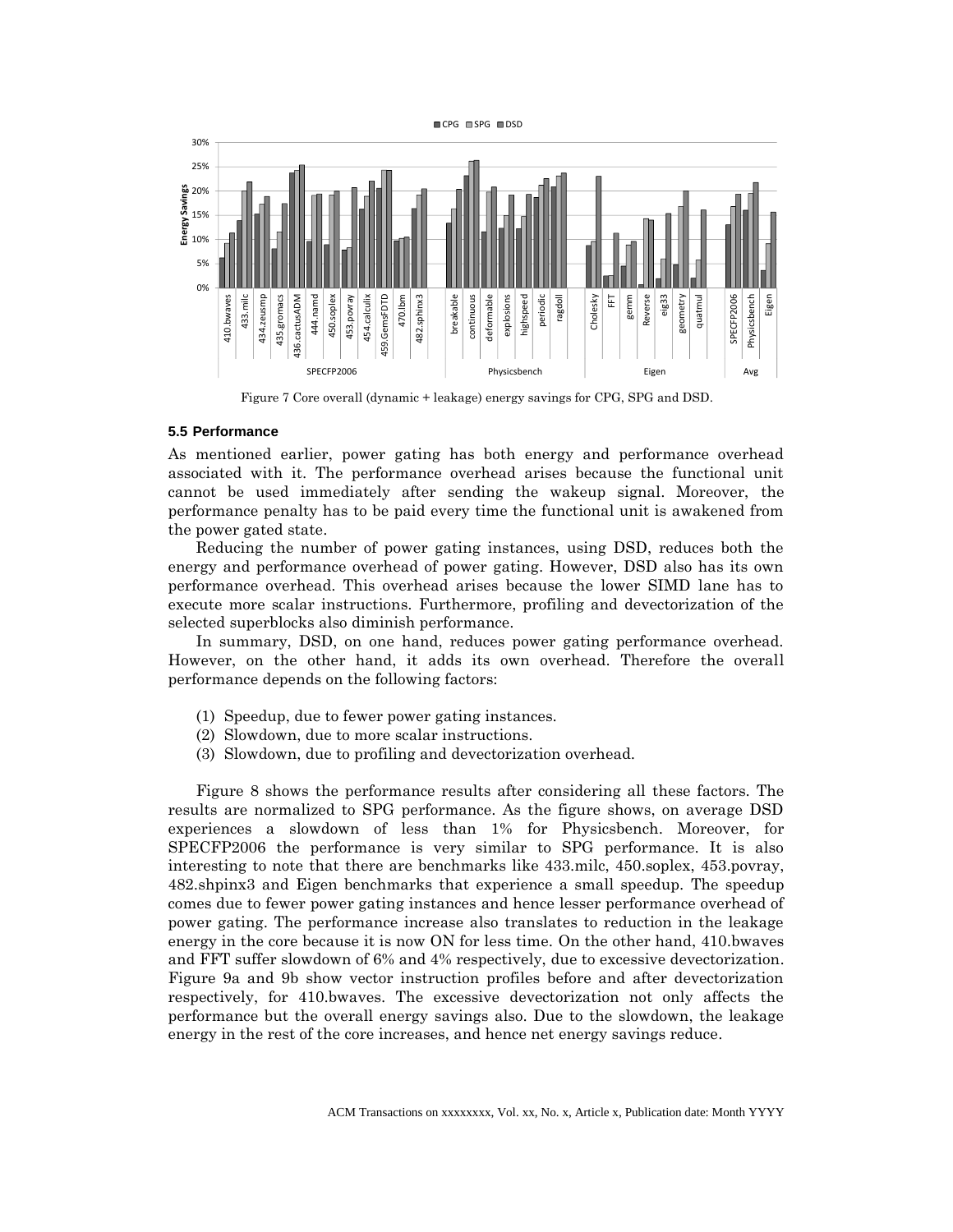

Figure 8 Overall Performance after DSD normalized to SPG (Higher is better).

The overall energy savings for 410.bwaves are approximately 50% without the energy overheads of DSD as shown in Figure 3, however after considering the energy overheads they fall down to 38% as shown in Figure 4. Therefore, DSD provides a trade-off between performance and energy.



Figure 9 Percentage of vector instructions (excluding memory instructions) in the dynamic instruction stream for 410.bwaves before and after DSD.

### **5.6 DSD Energy Overhead Analysis**

As mentioned earlier DSD energy overhead includes two components:

# **1) Lower SIMD Lane Energy Overhead:**

Figure 10 shows lower SIMD lane dynamic energy for DSD normalized to SPG. As the figure shows the dynamic energy for the lower lane increases by 12% for Eigen and 5% for SPECFP2006 and Physicsbench, on average. This increment in the dynamic energy consumption comes from the additional scalar code executed by the lower SIMD lane after devectorization. 410.bwaves and FFT show significant increase in lower SIMD lane dynamic energy due to excessive devectorization. The overall (dynamic + leakage) lower SIMD lane energy is shown in Figure 11. On average, the overall lower SIMD lane energy reduces for Eigen by 1% and increases only by 1% and 2.5% for SPECFP2006 and Physicsbench respectively. This energy increment is lower than the dynamic energy increase of Figure 10. There are two reasons behind it: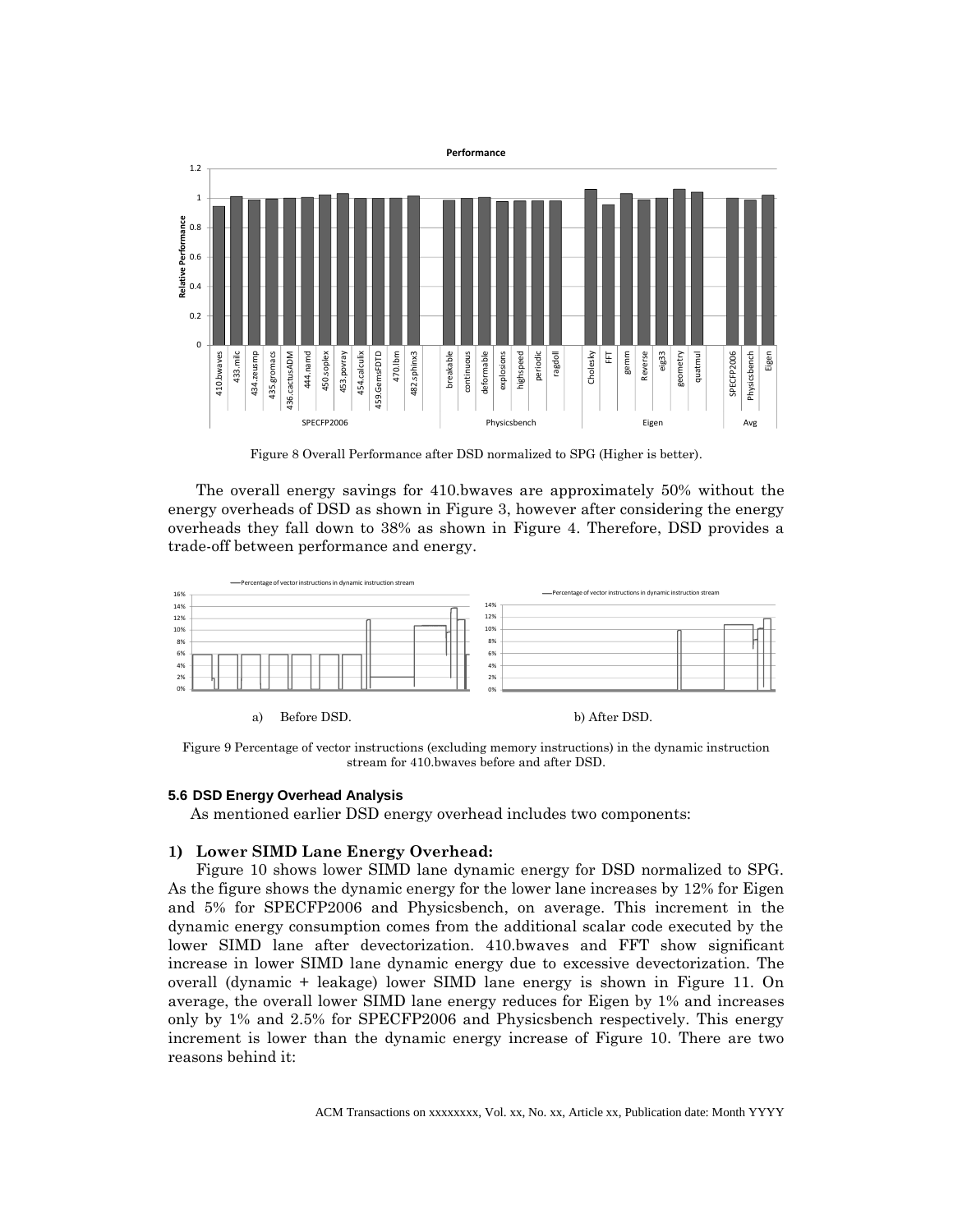

Figure 10 Lower SIMD lane **dynamic** energy for DSD normalized to SPG.



■ Normalized Lower Lane Total Energy

Figure 11 Lower SIMD lane **overall** energy for DSD normalized to SPG.

- a) As shown in Figure 8, the performance for some benchmarks increases after DSD over SPG. As a result, the leakage energy of lower SIMD lane reduces and this compensate for the increase in dynamic energy.
- b) The lower SIMD lane leakage energy accounts for 80% of its overall energy consumption. Hence, the reduction in leakage energy has more weight over the increase in dynamic energy.

These two factors make the overall lower SIMD lane energy overhead to be less than the increase in dynamic energy. Moreover, as shown in Figure 11 the lower SIMD lane energy overhead of DSD is not significant.

#### **2) Rest of the Core Energy Overhead:**

The rest of the core energy includes the overall energy of all the components except for the SIMD accelerator. The dynamic energy component here increases due to extra energy spent in profiling and devectorization. However, the leakage energy component may increase or decrease depending upon slowdown or speedup experienced after DSD. Figure 12 shows the increase in dynamic energy. On average, the dynamic energy increases by 1.2%, 1.5% and 1% for SPECFP2006, Physicsbench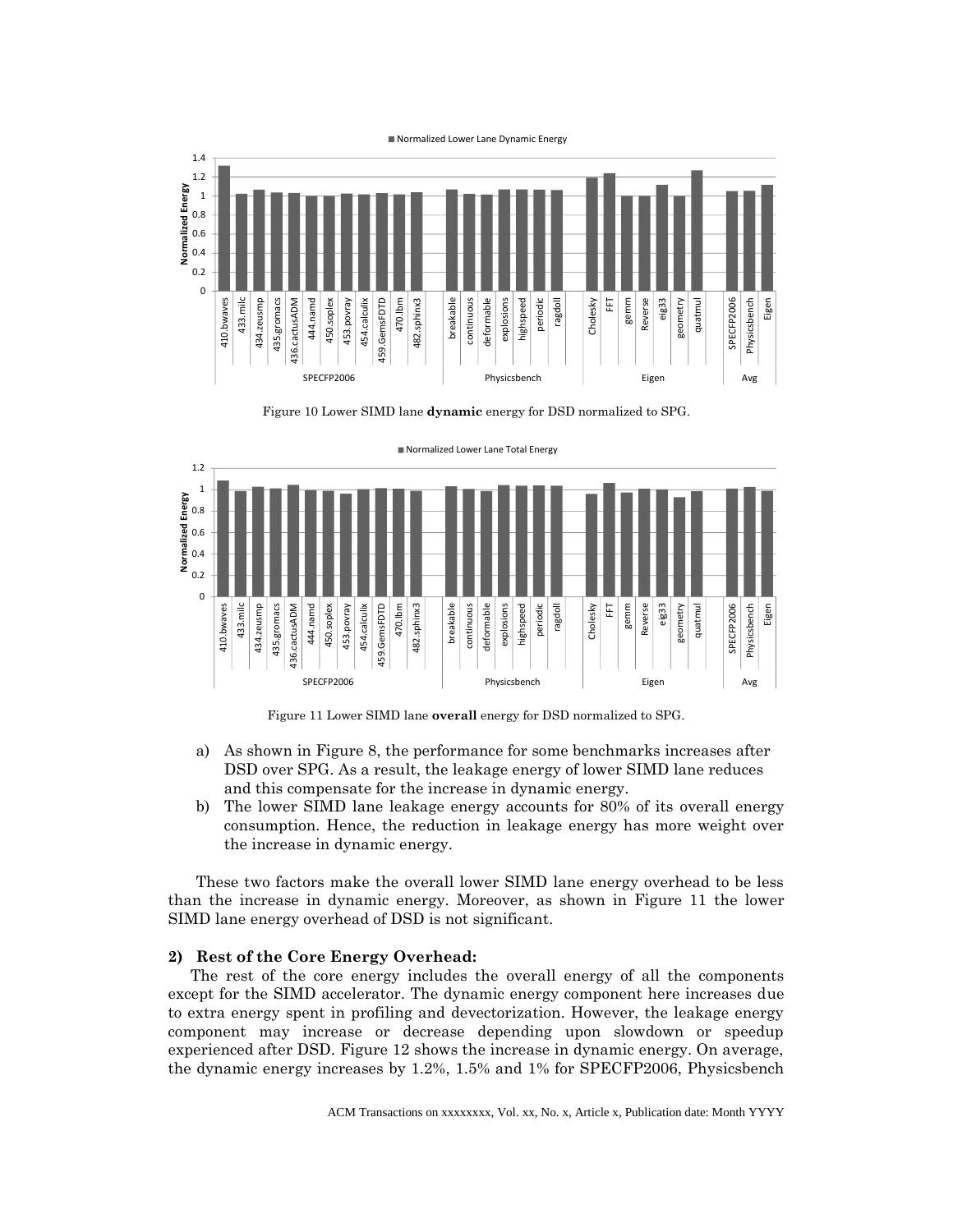

Figure 12 Rest of the core **dynamic** energy for DSD normalized to SPG.



■ Normalized Rest of Core Total Energy

Figure 13 Rest of the core **overall** energy for DSD normalized to SPG.

and Eigen respectively. However, the overall energy increases only by 0.4% and 1.3% for SPECFP2006 and Physicsbench. On average, Eigen benchmarks show overall energy reduction of 1% as shown in Figure 13. Therefore, the rest of the core energy overhead of DSD is also negligible.

#### **5.7 Sensitivity Analysis**

As mentioned in Section 5.1, we assumed a breakeven threshold of 150 cycles and wakeup delay of 10 cycles in our experiments. These two parameters are technology dependent and to discover the effect of variations in their values we do a sensitivity study. For this study, first we vary the breakeven threshold from 20 cycles to 300 cycles while keeping the wakeup delay at 10 cycles. Next we vary the wakeup delay from 5 to 35 cycles while keeping the breakeven threshold at 150 cycles.

#### **1) Breakeven threshold sensitivity study:**

Figure 14 shows the results for the effect of breakeven threshold variations on the overall energy savings of DSD over SPG. As the figure shows, the overall energy savings of DSD, across different breakeven thresholds, are similar. However, as mentioned in Section 3, one of the components of DSD energy savings is directly proportional to the breakeven threshold. Therefore, one would expect the more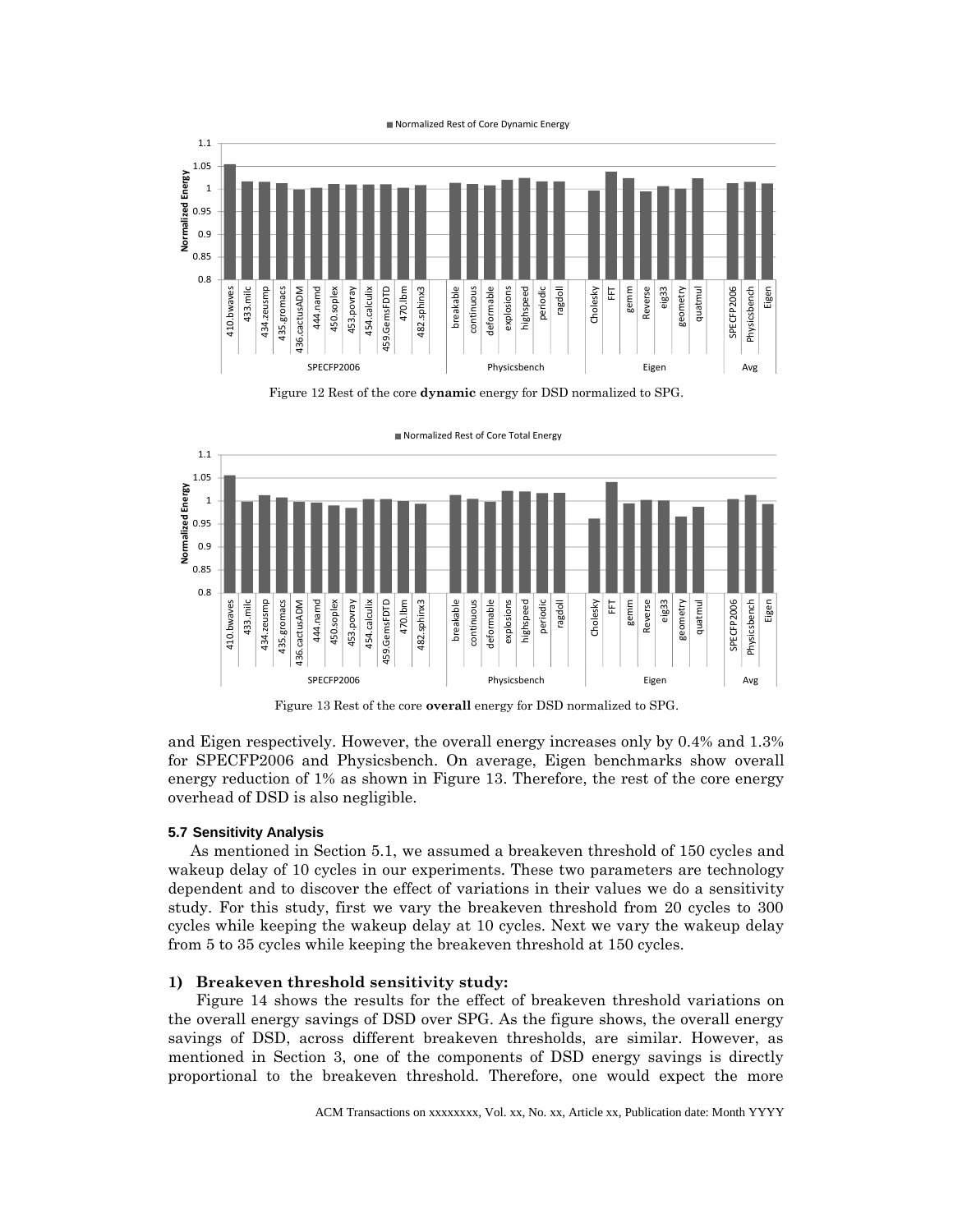

Figure 14 Effect of breakeven threshold variation on DSD overall (dynamic + leakage) energy savings over SPG with a fixed wakeup latency of 10 cycles.



Figure 15 Effect of breakeven threshold variation on DSD overall (dynamic + leakage) energy savings over SPG normalized to breakeven threshold of 20 cycles, with a fixed wakeup latency of 10 cycles (no success monitors, no dynamic idle detect interval).

energy savings as the breakeven threshold is increased. The reason for no (or minimal) improvement in the overall energy saving is the use of success monitors and dynamic idle detect interval. If we disable these two improvements, we get more energy saving as breakeven threshold in increased as shown in Figure 15. The figure shows energy benefits of DSD over SPG normalized to the savings corresponding to breakeven threshold of 20 cycles. As the figures shows the energy savings of DSD increases over SPG as the breakeven threshold increases from 20 cycles to higher values.

#### **2) Wakeup Delay sensitivity study:**

Figure 16 shows the effect of wakeup delay variation on the overall energy savings of DSD over SPG. As with breakeven threshold variation results, these results are consistent over the range of wakeup delay values. Furthermore, these results are with success monitors and dynamic idle detect interval enabled. Disabling these two features will show improvement in DSD overall energy savings as wakeup delay increases.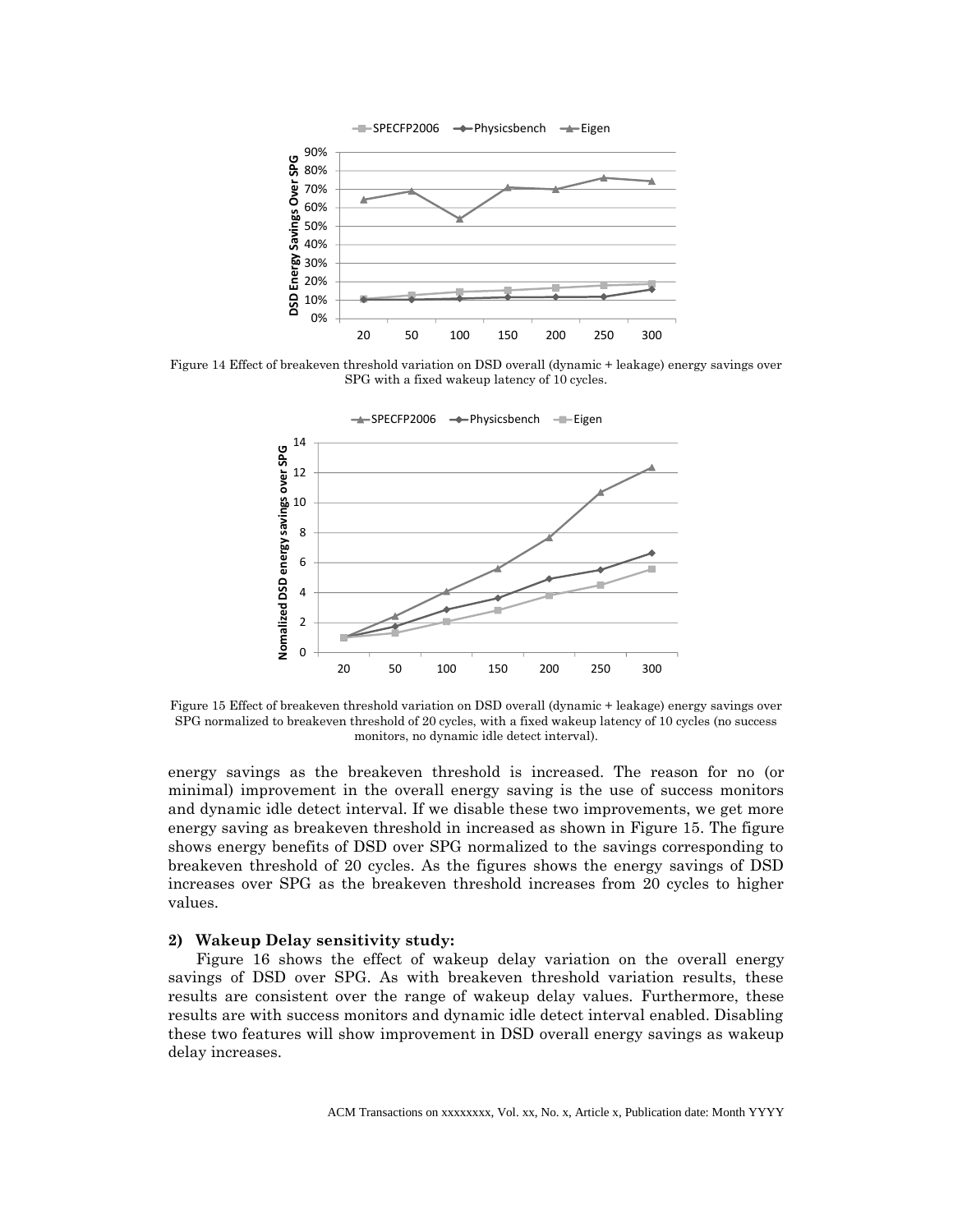

Figure 16 Effect of wakeup delay variation on DSD overall (dynamic + leakage) energy savings over SPG with a fixed breakeven threshold of 150 cycles.

#### **Discussion:**

In our experiments, we consider power gating as the leakage control mechanism implemented in the hardware. However, our proposal of dynamic selective devectorization does not restrict the choice of leakage control mechanism to power gating. DSD will work with any other leakage control mechanism equally well. The basic idea of DSD is to increase the idle intervals of the functional units independent of the leakage control mechanism.

We presented a mechanism to increase the idle period of higher SIMD lanes to save more leakage energy. DSD devectorizes certain portions of the code to reduce the higher SIMD lanes utilization during low usage periods. Even though the work in this paper focuses on higher SIMD lanes, the basic concept can be extended to any functional unit. The only requirement is to have more than one instance of the functional unit. For example, if we have two integer units, the idle interval of the second one could be increased by executing more code on the first one. This, however, is helpful only during the low utilization period of the second unit, to reduce the performance penalty of serialization. In case of SIMD accelerator, a dynamic profiler guides the devectorizer to decide which segments of code to serialize. However, in the case of integer units, the dynamic profiler needs to guide the instruction scheduler to make serialization decisions.

Moreover, even though we considered a HW/SW co-designed environment in our experiments, our proposals are general enough to be extended to other environments as long as some support for dynamic profiling and optimizations is provided like in DBTOs.

Furthermore, in Performance Evaluation section we considered only single threaded applications for the evaluation of our proposals. However, our proposals are applicable to multithreaded applications and multi-programmed environment as well. For multithreaded applications, we can profile each thread for higher SIMD lane utilization and devectorize the code corresponding to the low utilization periods. Later, threads should be scheduled such that all the threads being executed enter the high/low SIMD lane utilization periods together. The reason for scheduling threads in this manner is following:

- **1) High utilization period for "Higher SIMD lanes":** If all the threads have significant vector instructions, whole SIMD accelerator usage will be high and it should not be power gated. The proposed mechanism does not target this case.
- **2) Low utilization period for "Higher SIMD lanes":** If there are only a few vector instructions, higher SIMD lanes utilization will be low and power gating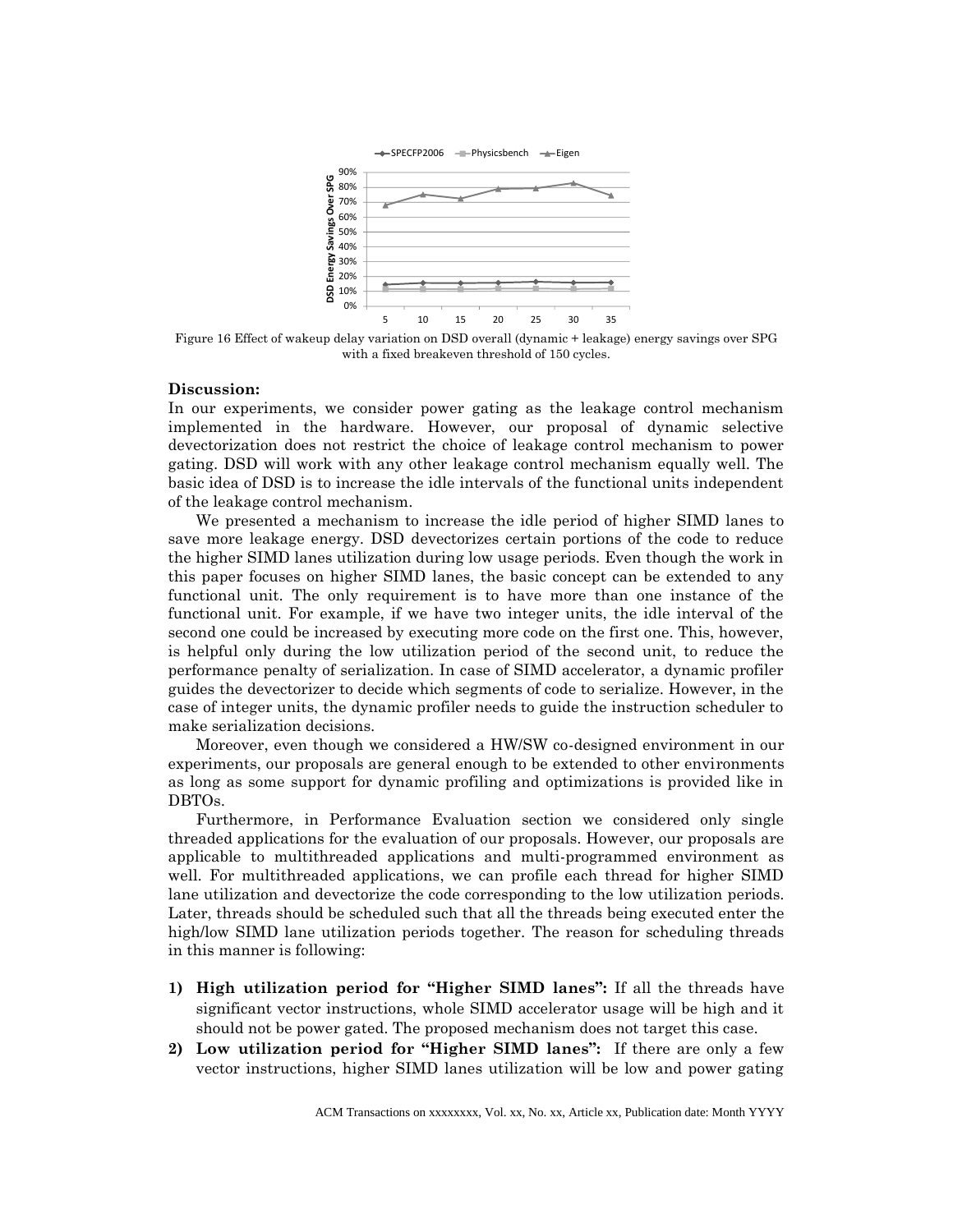will shut down these lanes. However, every time a vector instruction is encountered (which needs higher SIMD lanes) the higher SIMD lanes need to be awakened. This results in energy overhead. The proposed mechanism will devectorize this code and as a result, the higher SIMD lanes can be kept switched off for longer time duration. Therefore, resulting in additional energy savings.

Thread scheduling should also take into account resource conflict for SIMD accelerator.

#### **6. CONCLUSIONS**

This paper proposed to increase the leakage energy savings by increasing the idle interval of the higher SIMD lanes. To increase the idle interval, we proposed a dynamic profiling based dynamic selective devectorization scheme. The dynamic profiler monitors higher SIMD lanes usage and discover the code corresponding to the low utilization period. A dynamic devectorizer then selectively devectorizes the code based upon the inputs from the profiler. The dynamic selective devectorization increases the idle interval during the low utilization period of the higher lanes. Increase in the idle period helps the leakage control mechanism to save more energy. The proposed mechanism can work with any leakage control mechanism like power gating, SSGC [Kim et al. 2010] etc. Moreover the idea of increasing idle period is general enough to be extended to other functional units as well.

Our experimental results show on average, our proposed technique´s overall energy saving are 15%, 12% and 71% greater than power gating, for SPECFP2006, Physicsbench and Eigen benchmarks respectively. Moreover the slowdown caused due to devectorization is negligible. Furthermore, our sensitivity study results show that DSD energy savings hold across different breakeven threshold and different wakeup delay values.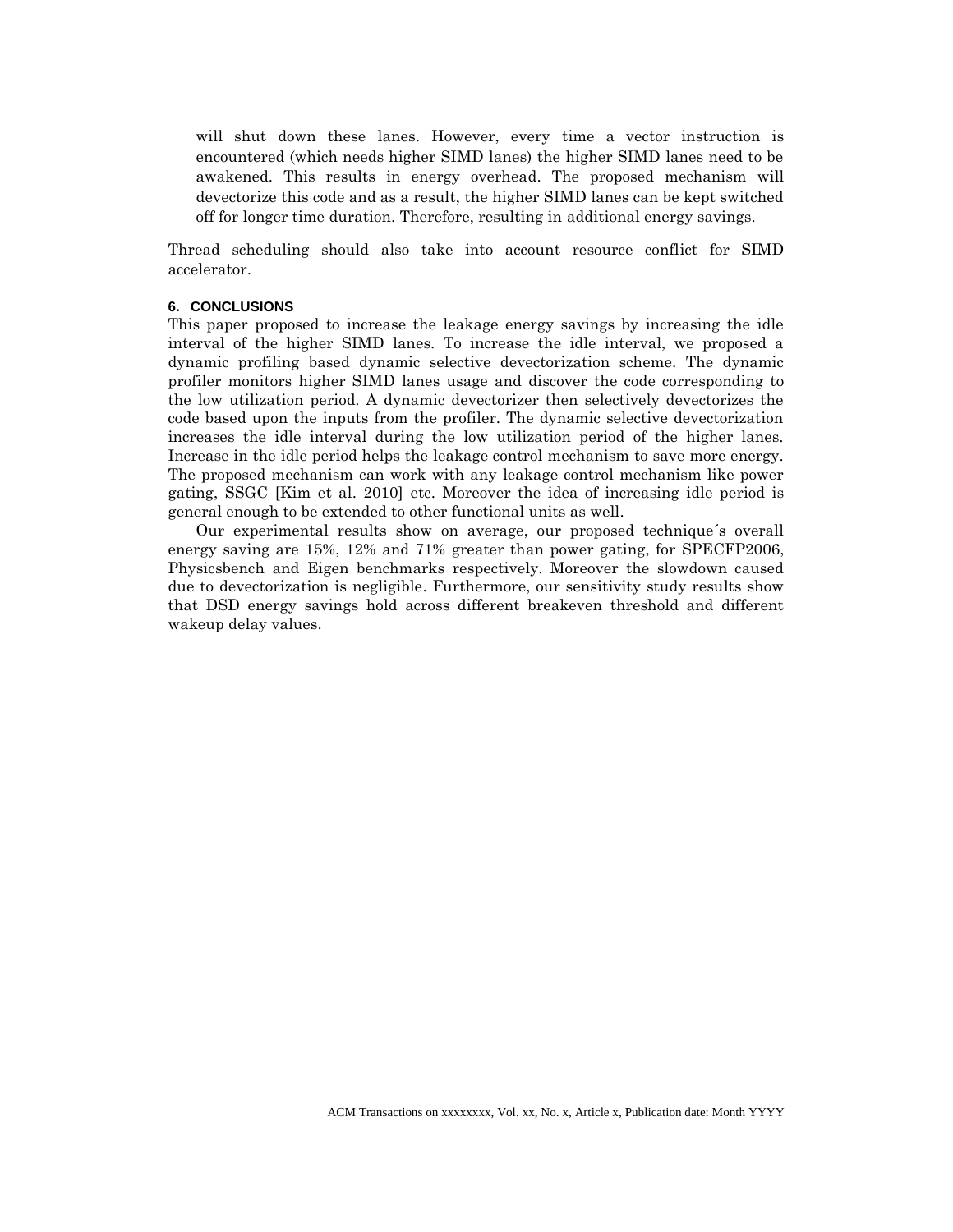#### **REFERENCES**

Eigen. http://eigen.tuxfamily.org/index.php?title=Main\_Page

Intel Corporation, Intel® 64 and IA-32 Architectures Software Developer´s Manual, Volume 1-3.

- Standard Performance Evaluation Corporation. SPEC CPU2006 Benchmarks. URL [http://www.spec.org/cpu2006/.](http://www.spec.org/cpu2006/)
- Kanak Agarwal, Kevin Nowka, Harmander Deogun, and Dennis Sylvester. 2006. Power Gating with Multiple Sleep Modes. In *Proceedings of the 7th International Symposium on Quality Electronic Design* (ISQED '06). IEEE Computer Society, Washington, DC, USA, 633-637.
- Hari Ananthan, Chris H. Kim, and Kaushik Roy. 2004. Larger-than-vdd forward body bias in sub-0.5V nanoscale CMOS. In *Proceedings of the 2004 international symposium on Low power electronics and design* (ISLPED '04). ACM, New York, NY, USA, 8-13.
- Baron, M. 2005. Cortex-A8: High speed, low power. M*icroprocessor Report*,11(14):1–6, 2005.
- Calin Bira, Liviu Gugu, Radu Hobincu, Valeriu Codreanu, Lucian Petrica, and Sorin Cotofana. 2013*.* An Energy Effective SIMD Accelerator for Visual Pattern Matching. *In Proceedings of the Fourth International Symposium on Highly Efficient Accelerators and Reconfigurable Technologies.* Edinburgh, Scotland, 13-14 June 2013.
- Aleksandar Branković, Kyriakos Stavrou, Enric Gibert, and Antonio González. 2014. Warm-Up Simulation Methodology for HW/SW Co-Designed Processors. In *Proceedings of Annual IEEE/ACM International Symposium on Code Generation and Optimization* (CGO '14). ACM, New York, NY, USA, Pages 284, 11 pages.
- James C. Dehnert, Brian K. Grant, John P. Banning, Richard Johnson, Thomas Kistler, Alexander Klaiber, and Jim Mattson. 2003. The Transmeta Code Morphing™ Software: using speculation, recovery, and adaptive retranslation to address real-life challenges. In *Proceedings of the international symposium on Code generation and optimization: feedback-directed and runtime optimization* (CGO '03). IEEE Computer Society, Washington, DC, USA, 15-24.
- Paul D´Arcy and Scott Beach. 1999, StarCore SC140: A New DSP Architecture for Portable Devices. In *Wireless Symposium*. Motorola, September 1999.
- Keith Diefendorff, Pradeep K. Dubey, Ron Hochsprung, and Hunter Scales. 2000. AltiVec Extension to PowerPC Accelerates Media Processing. *IEEE Micro* 20, 2 (March 2000), 85-95.
- Kemal Ebcioğlu and Erik R. Altman. 1997. DAISY: dynamic compilation for 100% architectural compatibility. In *Proceedings of the 24th annual international symposium on Computer architecture* (ISCA '97). ACM, New York, NY, USA, 26-37.
- Zhigang Hu, Alper Buyuktosunoglu, Viji Srinivasan, Victor Zyuban, Hans Jacobson, and Pradip Bose. 2004. Microarchitectural techniques for power gating of execution units. In *Proceedings of the 2004 international symposium on Low power electronics and design* (ISLPED '04). ACM, New York, NY, USA, 32-37.
- J. A. Kahle, M. N. Day, H. P. Hofstee, C. R. Johns, T. R. Maeurer, and D. Shippy. 2005. Introduction to the cell multiprocessor. *IBM J. Res. Dev.* 49, 4/5 (July 2005), 589-604.
- Hyung-Ock Kim, Bong Hyun Lee, Jong-Tae Kim, Jung Yun Choi, Kyu-Myung Choi, and Youngsoo Shin. 2010. Supply switching with ground collapse for low-leakage register files in 65-nm CMOS. *IEEE Trans. Very Large Scale Integr. Syst.* 18, 3 (March 2010), 505-509.
- Rakesh Kumar, Alejandro Martínez, and Antonio González. "Dynamic Selective Devectorization for Efficient Power Gating of SIMD Units in a HW/SW Co-Designed Environment," *25th International Symposium onComputer Architecture and High Performance Computing (SBAC-PAD), 2013*, vol., no., pp.81,88, 23-26 Oct. 2013.
- Ruby B. Lee. 1996. Subword Parallelism with MAX-2. *IEEE Micro* 16, 4 (August 1996), 51-59.
- Sheng Li, Jung Ho Ahn, Richard D. Strong, Jay B. Brockman, Dean M. Tullsen, and Norman P. Jouppi. 2009. McPAT: an integrated power, area, and timing modeling framework for multicore and manycore architectures. In *Proceedings of the 42nd Annual IEEE/ACM International Symposium on Microarchitecture* (MICRO 42). ACM, New York, NY, USA, 469-480.
- Chi-Keung Luk, Robert Cohn, Robert Muth, Harish Patil, Artur Klauser, Geoff Lowney, Steven Wallace, Vijay Janapa Reddi, and Kim Hazelwood. 2005. Pin: building customized program analysis tools with dynamic instrumentation. In *Proceedings of the 2005 ACM SIGPLAN conference on Programming language design and implementation* (PLDI '05). ACM, New York, NY, USA, 190-200.

Anita Lungu, Pradip Bose, Alper Buyuktosunoglu, and Daniel J. Sorin. 2009. Dynamic power gating with

ACM Transactions on xxxxxxxx, Vol. xx, No. xx, Article xx, Publication date: Month YYYY